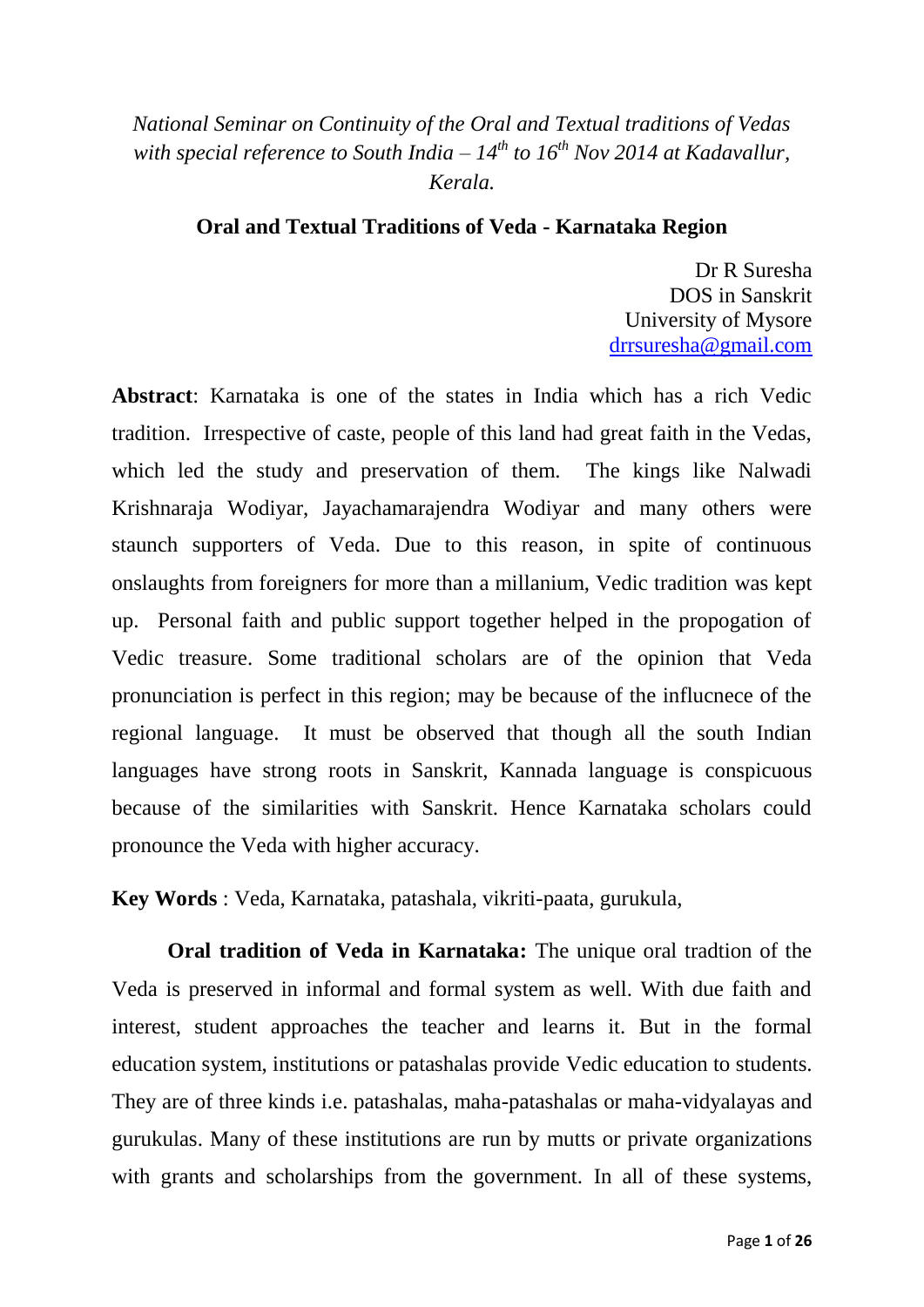Vedic study is coupled with Sanskrit study. Some of these institutes are deliberately remain away from recognition due to bindings that follow.

**Preserved Veda-Shakhas:** According to Patanjali Mahabhasya, there were 21 shakhas of Rig Veda, 101 shakhas of Yajurveda, 1000 shakhas of Samaveda and 9 shakhas of Atharvana Veda. But in the current scenario, Shaakala shakha of Rig Veda is preserved in Mysore and Bangalore. Taittiriya shakha of Krishna Yajurveda is being studied at most of the patashalas in Karnataka. Kaanva shakha of shukla yajur Veda is taught in Agadi, humnabad of Bidar district. Kauthumiya shakha of sama yajurveda is preserved at Mysore and Bangalore; whereas ranayaniya shakha is being taught at subramanya of Dakshina kannada district. Shounakiya Shakha of Atharva Veda tradition is available for study in Bangalore and udupi as well. A retired professor by name Sridhar Adi teaches at Gokarna. Prof.K.Narayana Bhatta of Mysore mastered it. Bangalore, Mysore and Gokarna are known for teaching all the available shakhas in Karnataka. Except taittiriya shakha, all the other branches of Veda have got prakriti pata only. The other uniqueness of taittiriya shakha is that its brahmana text carries svara system.

Observing the fact that people of different gotras belong to same shakha, it may be assumed that in the olden days, the entire cluster of Vedas was considered as one unit.

**Traditional education system:** The traditional system expects the student to undergo upanayana samskara and gayatri japa before the commencement of Vedic study. He should be of 8 years old, at least. It is believed that between 8-22 years, memory power will be at its peak. Hence Veda or shastra study was planned. White Uttariya and vesti will be the dress code. One must wear tilakam according to his faith. Classes are generally conducted in the morning after taking bath and performing sandhyavandanam.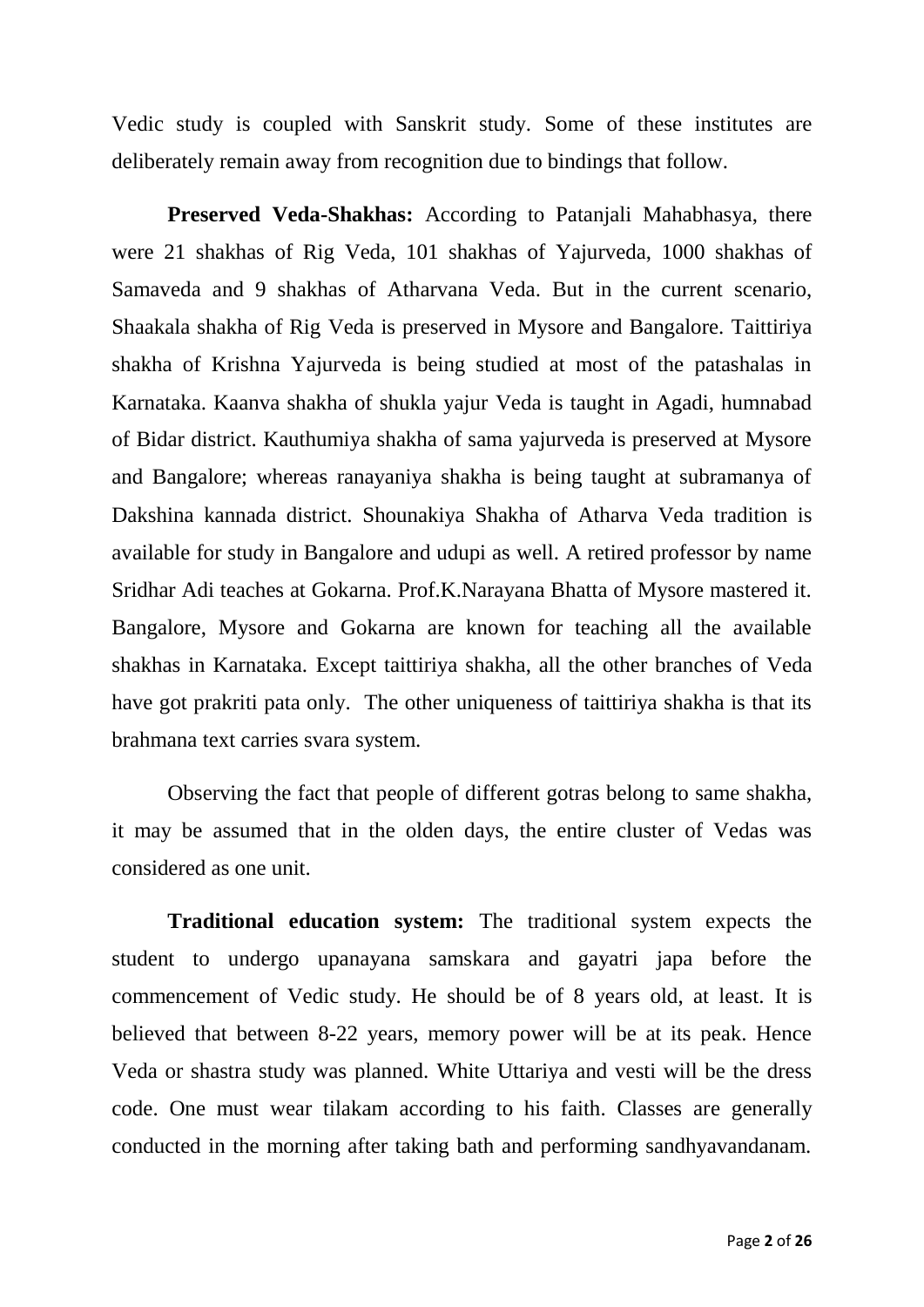It is mandatory to prostrate to the God and teacher at the beginning and at the end of the class. Student should be seated facing north. On observing the ability of the pupil, the teacher chants a line from Veda; which is repeated twice by his pupil. A portion or anuvaka will be taught for 13 days in a fortnight except chaturdashi, porniman or amavasya, prathama/padya and astami.

**Vedic Scholars and Titles:** Oral teaching and learning process became primary for oral examination. In order to get into the next level, one has to memorize and get examined orally. There were four distinct stages of Vedic learning. Adhyaya/Adhyapaka is he who learnt the Veda. Learning of prayoga and Veda fetches the degree called upadhaya. One who learnt Veda with all its vikriti is called mahopadhyaya. Studying the prakriti and vikriti-patas along with the commentary on Veda gets the highest degree, mahamahopadhyaya. In the recent past, there were four mahmahopadhyayas in Mysore; by name Sri Ayya Ghanapati, Sri Gunda Avadhani, Sri Srinivasa Raghavacharya and Sri Venkatarama Avadhani. At present, only two mahamahopadhyayas live in Karnataka. Mahamahopadhyaya Prof. A S Venkatanathan gave me loving guidance. At present, students study the Veda till moola, pada and karma. The sorry-state is that students study the Veda only for priesthood profession. Ghana pata is studied selectively, by a few. The complete study of vikriti pata entered into the pages of history. The following quote may be apt to the context.

*I say without fear of my figures being challenged successfully, that today India is more illiterate than it was fifty or hundred years ago, and so is Burma, because the British administrators, when they came to India, instead of taking hold of things as they were, began to root them out. (Mahatma Gandhi at Chatham House, London, October 20, 1931)*

**Karnataka Samskrit University (KSU)**: All the patashalas were under purview secondary education department until 2010 when Karnataka Samskrit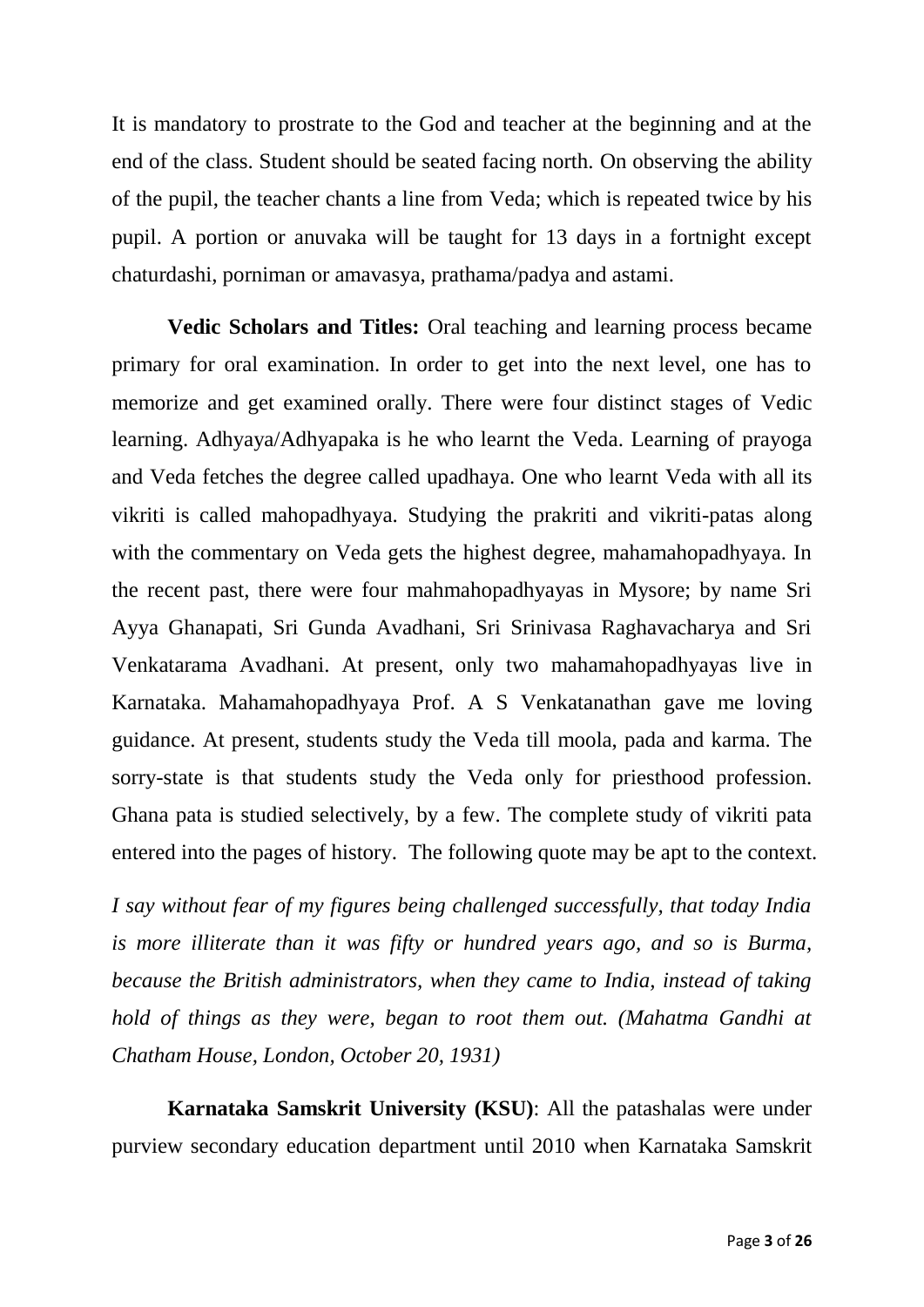Universtiy came into being. All the patashalas were brought under the umbrella of university to impart and standardize Sanskrit and Veda education; to promote research activities, to publish rare books and with many more objectives. KSU helped Sanskrit fraternity to be on par with modern education. Before the establishment of KSU, the Veda course were offered for 14 years (prathama/primary–2years, pravesha/SSLC–2years, moola/PUC–3years, vidvanmadhyam /B.A–3 years and vidvaduttama/M.A.–3years) primary education for 8 years and higher education for six years. KSU made 12 years course as moola–2years, and M.A.–2 years. No discrimination will be made on the basis of gender, caste and age.

On seeing the declining trend of tradition, one should not get completely disappointed. The other side of the story is positive. Though there is a qualitative decline in the Vedic study, there is a quantitative rise with regard to the number of patashalas. More than 300 patashalas are currently running in Karnataka. The following table gives a bird view of the patashalas running in Karnataka.

|     | <b>Districts</b>       | Pata<br>shalas  | <b>Circle</b> | <b>Total</b><br>Aided+<br>unaide<br>d | <b>Aide</b><br>d | $Un-$<br>aided | <b>New</b> |
|-----|------------------------|-----------------|---------------|---------------------------------------|------------------|----------------|------------|
| 1.  | <b>Bangalore Urban</b> | 16              |               |                                       |                  |                |            |
| 2.  | <b>Bangalore Rural</b> | 08              | Bangal<br>ore | 85                                    | 44               | 41             | 34         |
| 3.  | Ramnagar               | 11              |               |                                       |                  |                |            |
| 4.  | Tumkur                 | 42              |               |                                       |                  |                |            |
| 5.  | Chikkaballapura        | 08              |               |                                       |                  |                |            |
| 6.  | Kolar                  | N <sub>il</sub> |               |                                       |                  |                |            |
| 7.  | <b>Mysore</b>          | 18              |               |                                       |                  |                |            |
| 8.  | Chamrajnagar           | 12              |               | 51                                    | 46               | 05             | 90         |
| 9.  | Mandya                 | 02              |               |                                       |                  |                |            |
| 10. | Kodagu                 | <b>Nil</b>      | <b>Mysor</b>  |                                       |                  |                |            |
| 11. | Hassan                 | 11              | e             |                                       |                  |                |            |
| 12. | Dakshina               | 02              |               |                                       |                  |                |            |
|     | Kannada                |                 |               |                                       |                  |                |            |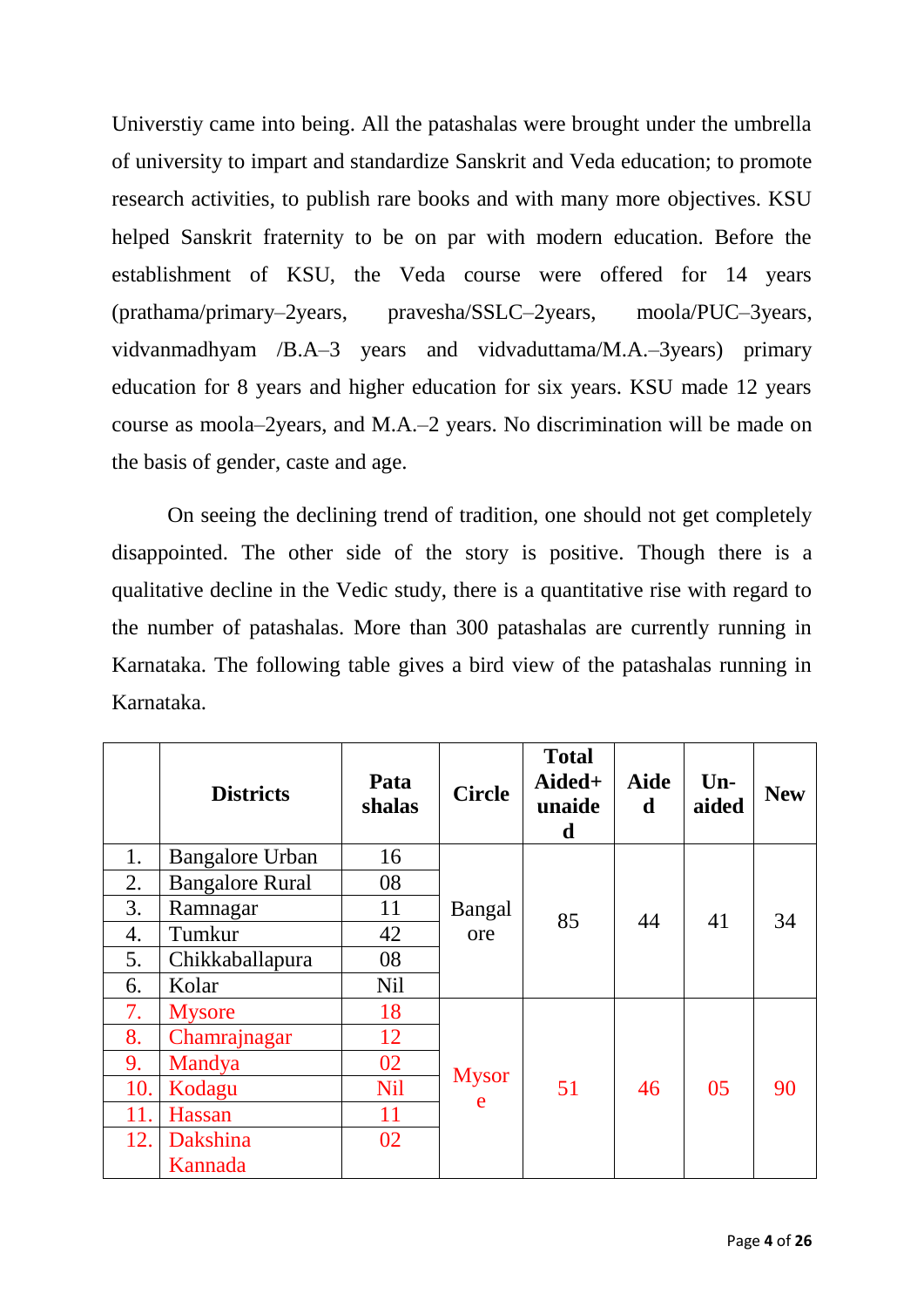| 13.<br>Udupi           | 02         |              |     |     |    |     |
|------------------------|------------|--------------|-----|-----|----|-----|
| Chikmagalur<br>14.     | 04         |              |     |     |    |     |
| Dharwad<br>15.         | 12         |              |     |     |    |     |
| Haveri<br>16.          | 05         |              | 67  | 44  | 23 | 25  |
| 17.<br>Uttara Kannada  | 15         | <b>Dharw</b> |     |     |    |     |
| 18.<br>Gadag           | 08         | ad           |     |     |    |     |
| Belgam<br>19.          | 07         |              |     |     |    |     |
| <b>Bagalkot</b><br>20. | 16         |              |     |     |    |     |
| Bijapur<br>21.         | 04         |              |     |     |    |     |
| Chitradurga<br>22.     | 05         |              |     | 18  | 09 | 18  |
| Shimoga<br>23.         | 07         |              |     |     |    |     |
| 24.<br>Davangere       | 05         |              |     |     |    |     |
| 25.<br><b>Bellary</b>  | 03         | Chitrad      |     |     |    |     |
| 26.<br>Koppal          | <b>Nil</b> |              | 27  |     |    |     |
| Raichur<br>27.         | 01         | urga         |     |     |    |     |
| 28.<br>Yadgiri         | 02         |              |     |     |    |     |
| 29.<br>Gulbarga        | 04         |              |     |     |    |     |
| <b>Bidar</b><br>30.    | Nil        |              |     |     |    |     |
| <b>Total</b>           |            |              | 230 | 152 | 78 | 167 |

Here is the rarest and complete description of vikriti patas of Veda.

# **वेद-अधिगम-ववियः (Methods Of Learning the Veda-s)<sup>1</sup>**

In order to preserve the Vedic lore in its original form forever, several systems were introduced. They are classified into प्रकृतिपाठः and विकृतिपाठः. When order of the words is not changed it is प्रकृतिपाठः ; which includes संहििापाठः, पदपाठः and क्रमपाठः . Word-order changes in विकृतिपाठः which comprises eight divisions. Very rare and unique collection of Vedic-learning-methods is given here with definition, example and word-order.

# **a. प्रकृतिपाठः**

## **1. संहििापाठः**

*लक्षणम्* – परः सन्निकर्षः संहिता॥ (पाणिनीय-अष्टाध्यायी – १-४-१०९)

1

<sup>&</sup>lt;sup>1</sup> <u>आधारः</u>-ऋग्वेददर्शनम्-श्रीसाम्बदीक्षित्**ल्**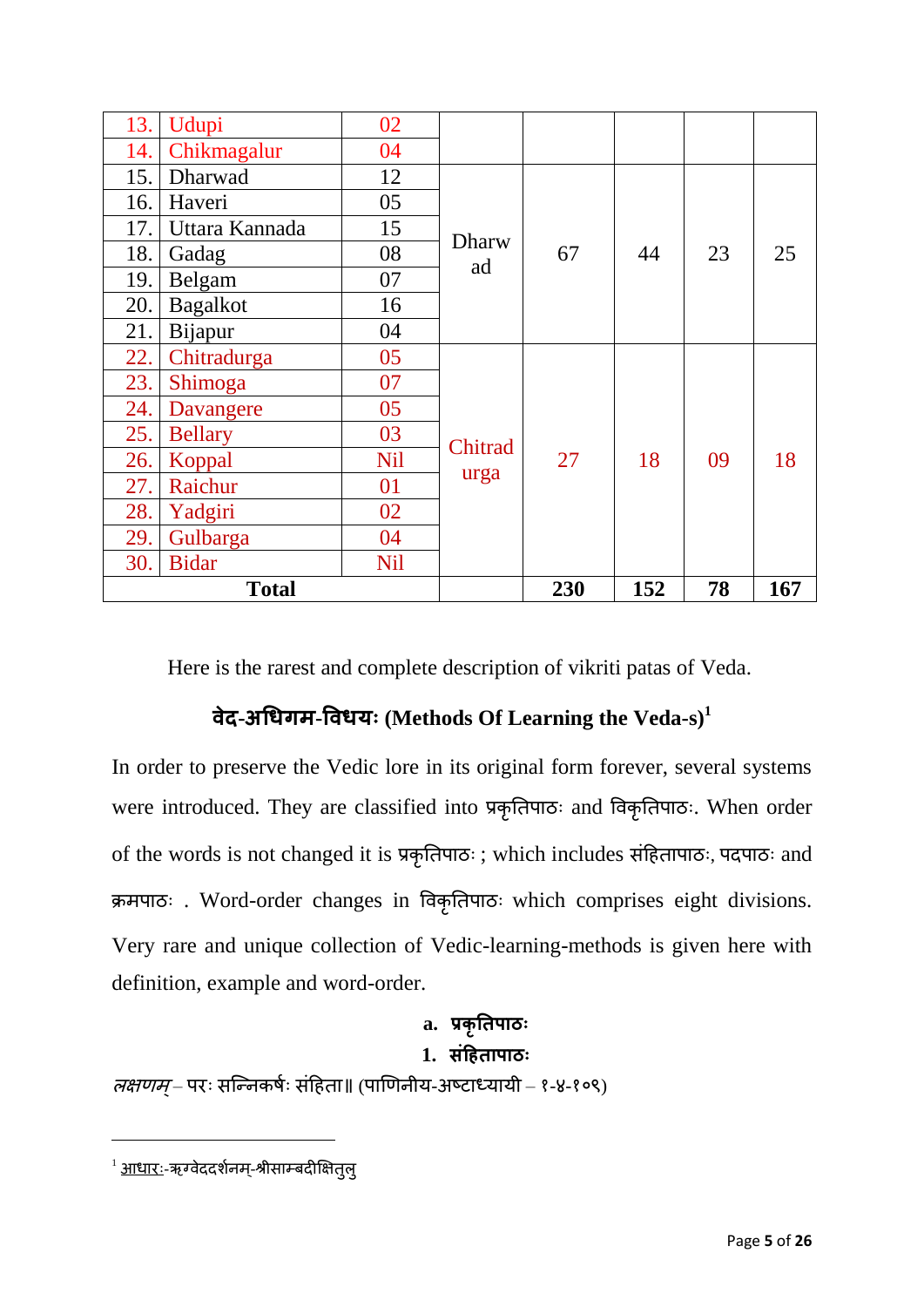उदाहरणम्– ॐ अग्निमीळे पुरोहितं यज्ञस्य देवमृत्विजम्। होतारं रत्नधातमम्॥ (ऋग्वेदसंहिता -१-१-१)

पदािुपूिी – १-२-३-४-५-६। ७-८॥

## **2. पदपाठः**

*लक्षणम्* – पदविच्छेदोऽसंहितः॥ (प्रातिशाख्ये कात्यायनः)

*उदाहरणम्* – अग्निम्। ईळे। पुरोहितम्। यज्ञस्य। देवम्। ऋत्विजम्। होतारम्। रत्नधातमम्॥

*पदान्पूर्वी* – १। २। ३। ४। ५। ६। ७। ८॥

### **3. क्रमपाठः**

*लक्षणम्–* क्रमः स्मृतिप्रयोजनः॥ (प्रातिशाख्ये कात्यायनः)

क्रमेण पदद्वयस्य पाठः क्रमपाठः योगरूढा संहिता इत्युच्यते।

*उदाहरणम्* – अग्निमीळे। ईळे पुरोहितम्। पुरोहितं यज्ञस्य। यज्ञस्य देवम्। देवमृत्विजम्। ऋत्विजं होतारम्। होतारं रत्नधातमम्। रत्नधातममिति रत्नऽधातमम्॥

*पदान्पूर्वी* – १-२। २-३। ३-४। ४-५। ५-६। ६-७। ७-८। ८८॥

## **b. ववकृतिपाठः**

शैशिरीये समाम्नाये व्यालिनैव महर्षिणा। जटाद्या विकृतीरष्टौ लक्ष्यन्ते नातिविस्तरम्॥

जटा माला शिखा रेखा ध्वजो दण्डो रथो घनः। अष्टौ विकृतयः प्रोक्ताः क्रमपूर्वा महर्षिभिः॥

अष्टौ विकृतयः क्रमपूर्वाः भवन्ति। तासु जटादण्डसंज्ञके द्वे विकृती मुख्ये। यत एताभ्यामेवान्या विकृतयः सम्भवन्ति। तत्र जटां शिखाऽनुसरति। तथा च दण्डं माला-रेखा-ध्वज-रथा अनुसरन्ति। घनस्तु जटादण्डावनुसरति॥

## **पञ्चसन्िः**

*लक्षणम्* – अनुत्क्रमश्चोत्क्रमश्च व्युत्क्रमोऽभिक्रमस्तथा। सङ्क्रमश्चेति पञ्चैते जटायां कथिताः क्रमाः॥

{क्रमः = १-२; उवक्रमः = २-२; व्युवक्रमः = २-१; अम क्रमः = १-१; संक्रमः= १-२}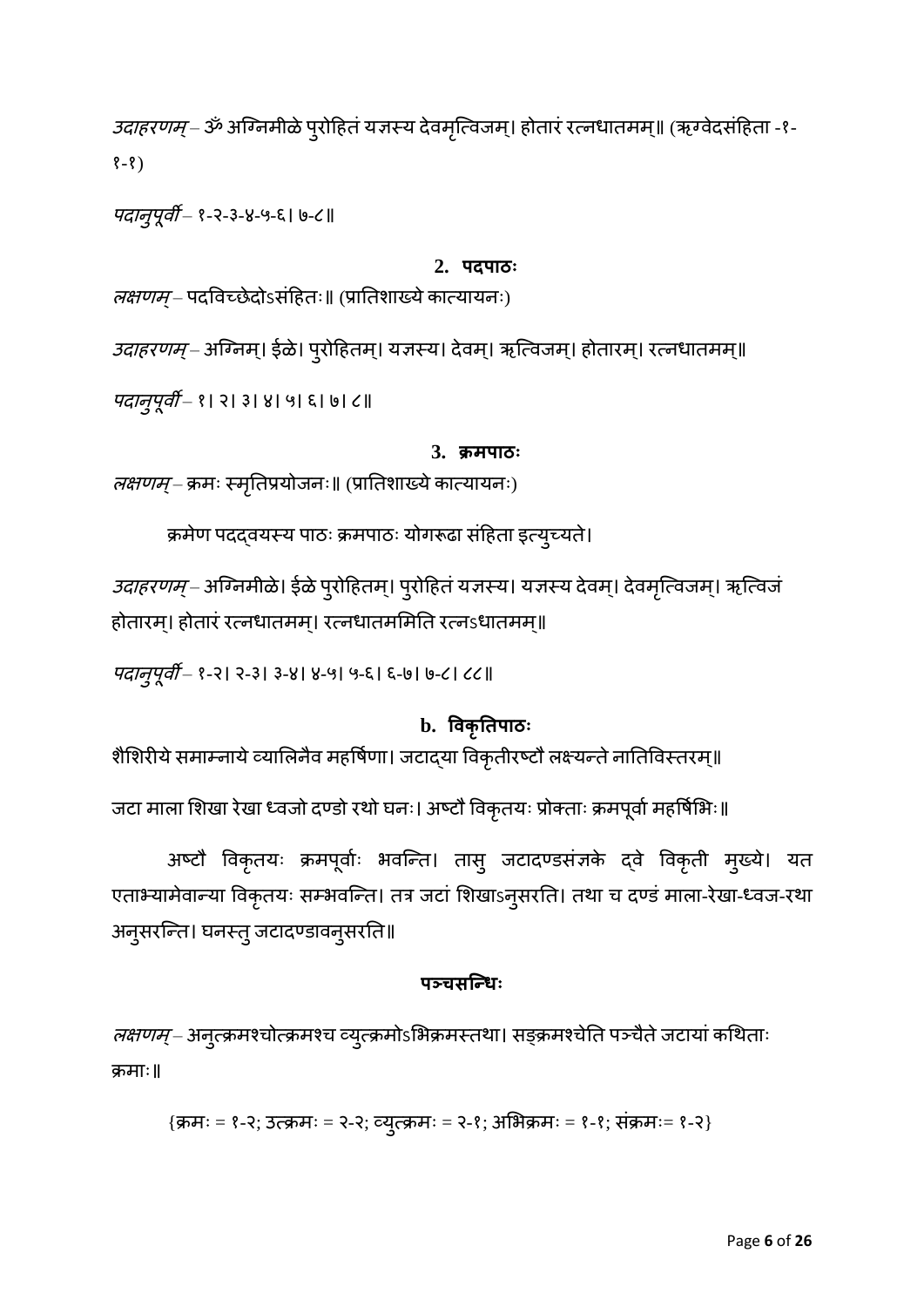उदाहरणम्– अग्निमीळे। ईळे ईळे। ईळेऽग्निम्। अग्न्निमग्निम्। अग्न्निमीळे। ईळे पुरोहितम्। पुरोहितं पुरोहितम्। पुरोहितमीळे। ईळे ईळे। ईळे पुरोहितम्। पुरोहितं यज्ञस्य। यज्ञस्य यज्ञस्य। यज्ञस्य पुरोहितम्। पुरोहितं पुरोहितम्। पुरोहितं यज्ञस्य। पुरोहितमिति पुरः हितम्॥

यज्ञस्य देवम्। देवम् देवम्। देवं यज्ञस्य। यज्ञस्य यज्ञस्य। यज्ञस्य देवम्। देवमृत्विजम्। ऋत्विजमृत्विजम्। ऋत्विजं देवम्। देवम् देवम्। देवमृत्विजम्। ऋत्विजमित्यृत्विजम्॥

होतारं रत्नधातमम। रत्नधातमं रत्नधातमम। रत्नधातमं होतारम। होतारं होतारम। होतारं रत्नधातमम्। रत्नधातममिति रत्नऽधातमम्॥

*पदान्पूर्वी* – १-२। २-२। २-१। १-१। १-२। २-३। ३-३। ३-२। २-२। २-३। ३-४। ४-४। ४-३। ३-३। ३-४। ३३॥

४-५। ५-५। ५-४। ४-४। ४-५। ५-६। ६-६। ६-५। ५-५। ५-६। ६६॥

७-८। ८-८। ८-७। ७-७। ७-८। ८८॥

## **4. जटापाठः**

*लक्षणम्* – अनुलोमविलोमाभ्यां त्रिवारं हि पठेत् क्रमम्। विलोमे पदवत्सन्धिः अनुलोमे यथाक्रमम्॥ ( **वा** )

क्रमे यथोक्ते पदजातमेव द्विरभ्यसेदुत्तरमेव पूर्वम्। अभ्यस्य पूर्वञ्च तथोत्तरे पदेऽवसानमेवंहि जटाऽभिधीयते॥

जटा = अनुलोमः+विलोमः+अनुलोमः॥  ${3}$ नुलोमः = १-२; विलोमः = २-१}

*उदाहरणम्* – पदानुपूर्वी – अग्निमीळे ईळेऽग्निमग्निमीळे। ईळे पुरोहितं पुरोहितमीळे ईळे पुरोहितम्। पुरोहितं यज्ञस्य यज्ञस्य पुरोहितं पुरोहितं यज्ञस्य। पुरोहितमिति पुरः हितम्॥

यज्ञस्य देवम् देवं यज्ञस्य यज्ञस्य देवम्। देवमृत्विजमृत्विजं देवम् देवमृत्विजम्। ऋत्विजमित्यृत्विजम्॥

होतारं रत्नधातमं रत्नधातमं होतारं होतारं रत्नधातमम। रत्नधातममिति रत्नऽधातमम॥

पदानूपूर्वी – १-२-२-१-१-२। २-३-३-२-२-३। ३-४-४-३-३-४। ३३॥

४-५, ५-४, ४-५॥ ५-६, ६-५, ५-६। ६६॥

७-८, ८-७, ७-८। ८८॥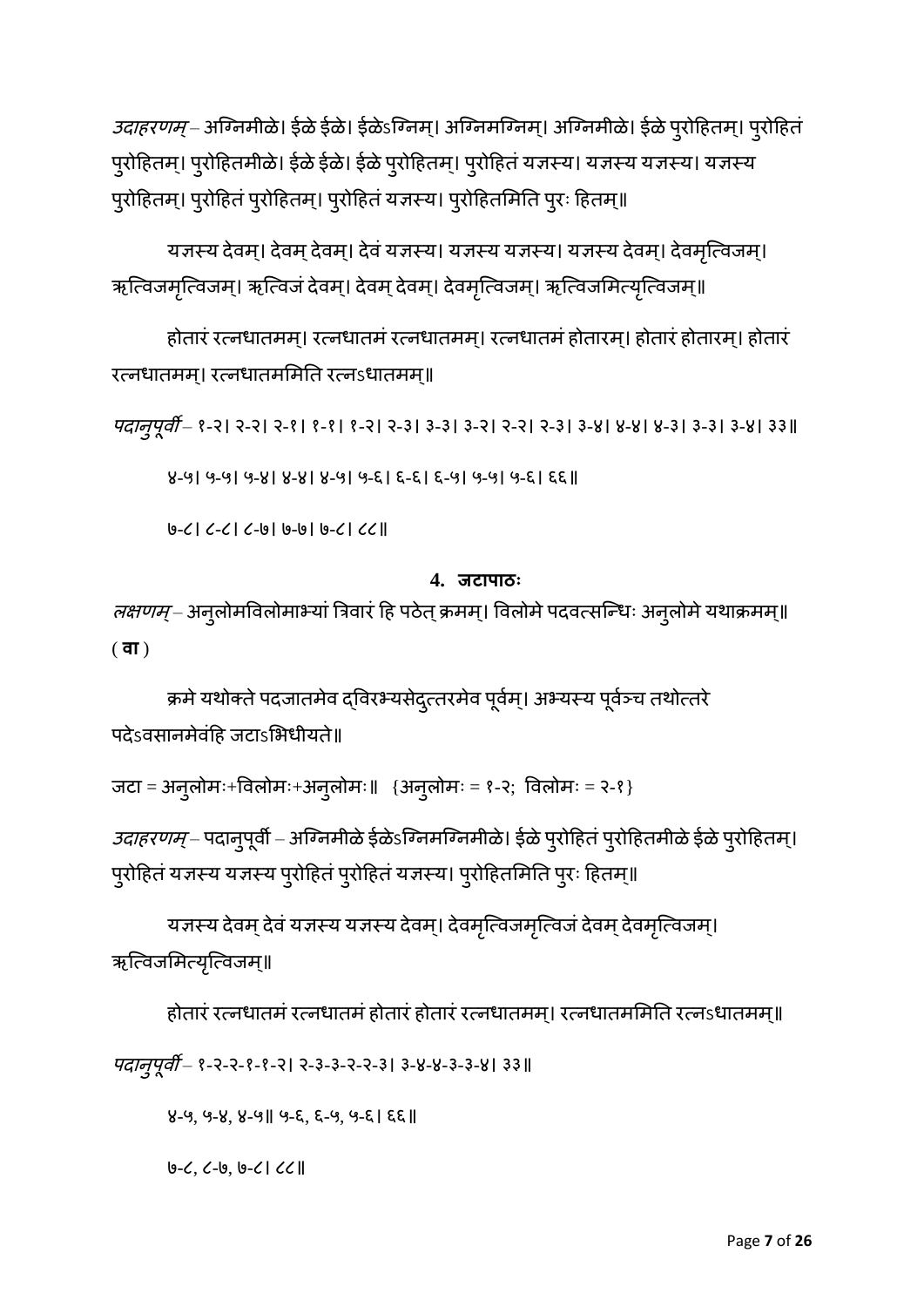## **5. मालापाठः**

मालायां दवौ भेदौ पुष्पमाला क्रममाला चेति।

## **i. क्रममाला**

*लक्षणम्* – ब्रूयात् क्रमविपयोसौ अधेचेस्यादितोऽन्ततः। अन्तं चादिं नयेदेवं क्रममार्लति गीयते॥ उदाहरणम्–

|              | 01. अग्निमीळे।                                              | 02. ऋत्विजमिति ऋत्विजम्।      |
|--------------|-------------------------------------------------------------|-------------------------------|
|              | 03. ईळे पुरोहितम्।                                          | 04. देवमृत्विजम्।             |
|              | 05. पुरोहितं यज्ञस्य।                                       | 06. यज्ञस्य देवम्।            |
|              | 07.    पुरोहितमिति पुरः हितम्।                              | 08. पुरोहितमिति पुरः हितम्।   |
|              | 09. यज्ञस्य देवम्।                                          | 10. पुरोहितं यज्ञस्य।         |
|              | 11. देवमृत्विजम्।                                           | 12. ईळे पुरोहितम्।            |
|              |                                                             |                               |
|              | 01. ऋत्विजं रत्नधातमम्।                                     | 02. रत्नधातममिति रत्नsधातमम्। |
|              | 03. रत्नधातममिति रत्नऽधातमम्।      04.   रत्नधातममृत्विजम्॥ |                               |
| पदानुपूर्वी– |                                                             |                               |
|              | $01.$ $8-21$                                                | $02.$ $\xi$ [                 |
|              | $03.$ $2-3$                                                 | $04.$ $9-8$                   |
|              | $05. 3-81$                                                  | $06.$ 8-91                    |
|              | $07.$ 33                                                    | $08.$ 33                      |
|              | $09.$ 8-91                                                  | $10.$ 3-81                    |
|              | $11.9 - E$                                                  | $12.$ $2-3$                   |
|              | $13.$ $55$                                                  | $14.$ $8-2$                   |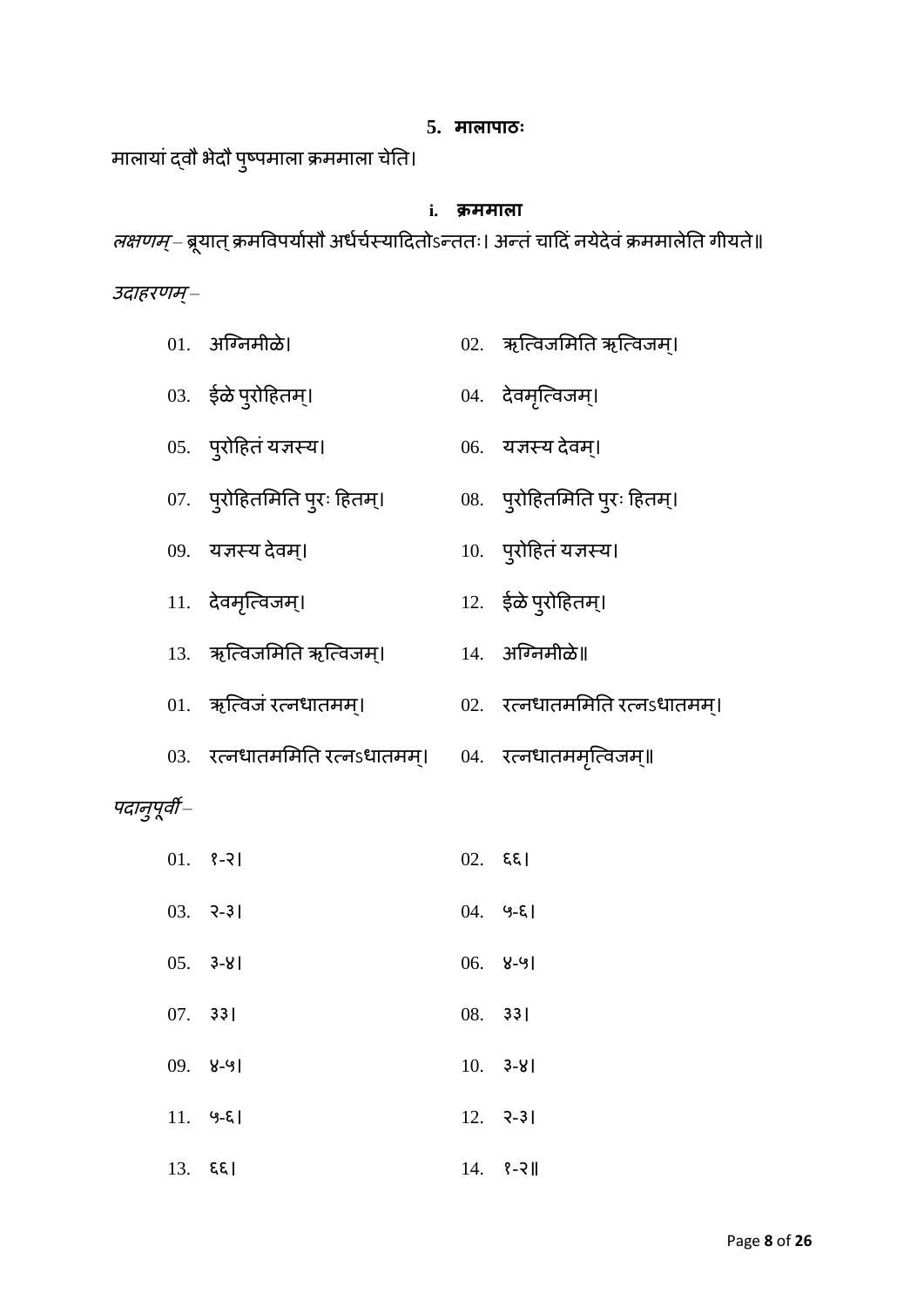| $01. 0 - C$         | $02.$ $\mathcal{C}$ |
|---------------------|---------------------|
| $03.$ $\mathcal{C}$ | $04. 6 - 9$         |

# **ii. पुष्पमाला**

*लक्षणम्* –माला मालेव पुष्पाणां पदानां ग्रन्थिनी हि सा। आवर्तन्ते त्रयस्तस्यां क्रमव्युत्क्रमसंक्रमाः॥

जटातः पुष्पमाला भवति। तत्र प्रतिपदं विरामः इतिकारश्चेति विशेषः। केचिच्च पुष्पमालायामितिकारं पदसन्धिस्थानेऽपि वदन्ति। यथा – ईळेऽग्निमितीळेऽअग्निम्। इत्यादिः।

उदाहरणम्–

| <u>(क्रमः) विरामः</u>        | <u>(व्युत्क्रमः) विरामः</u>                       | (सक्रमः)                      |              |
|------------------------------|---------------------------------------------------|-------------------------------|--------------|
| 1. अग्निमीळे                 | ईळेऽग्निम                                         | अग्निमीळे इति (विरामः)        |              |
| 2. ईळे प्रोहितम्             | प् <b>रोहितमीळे</b>                               | ईळे पुरोहितम् इति (विरामः)    |              |
| 3. पुरोहितं यज्ञस्य          | यज्ञस्य प्रोहितम्                                 | प्रोहितं यज्ञस्य इति (विरामः) |              |
| 4. पुरोहितमिति पुरः हितम्॥   |                                                   |                               |              |
| 5. यज्ञस्य देवम्             | देवं यज्ञस्य                                      | यज्ञस्य देवम                  | इति (विरामः) |
| 6. देवमृत्विजम्              | ऋत्विजं देवम्                                     | देवमृत्विजम् इति (विरामः)     |              |
| 7. ऋत्विजमिति ऋत्विजम्॥      |                                                   |                               |              |
|                              | 8.   होतारं रत्नधातमम्           रत्नधातमं होतारं | होतारं रत्नधातमम्             | इति (विरामः) |
| 9. रत्नधातममिति रत्नऽधातमम्॥ |                                                   |                               |              |

पदानुपूर्वी –

|    | <u>(क्रमः) विरामः</u> |                   | <u>(व्युत्क्रमः) विरामः  (संक्रमः)</u> |              |
|----|-----------------------|-------------------|----------------------------------------|--------------|
| 1. | १-२                   | $9 - 8$           | १-२                                    | इति (विरामः) |
| 2. | $-3$                  | $3 - 2$           | $-3$                                   | इति (विरामः) |
| 3. | $3 - 8$               | $8 - 3$           | $3 - 8$                                | इति (विरामः) |
| 4. | $33$                  |                   |                                        |              |
| 5. | $8-9$                 | 9-8               | $8-9$                                  | इति (विरामः) |
| 6. | $9 - E$               | $E - 9$           | $9 - E$                                | इति (विरामः) |
| 7. | $\mathbb{R}$          |                   |                                        |              |
| 8. | $9 - C$               | $\mathcal{C}$ -l9 | $0 - C$                                | इति (विरामः) |
| 9. | CC                    |                   |                                        |              |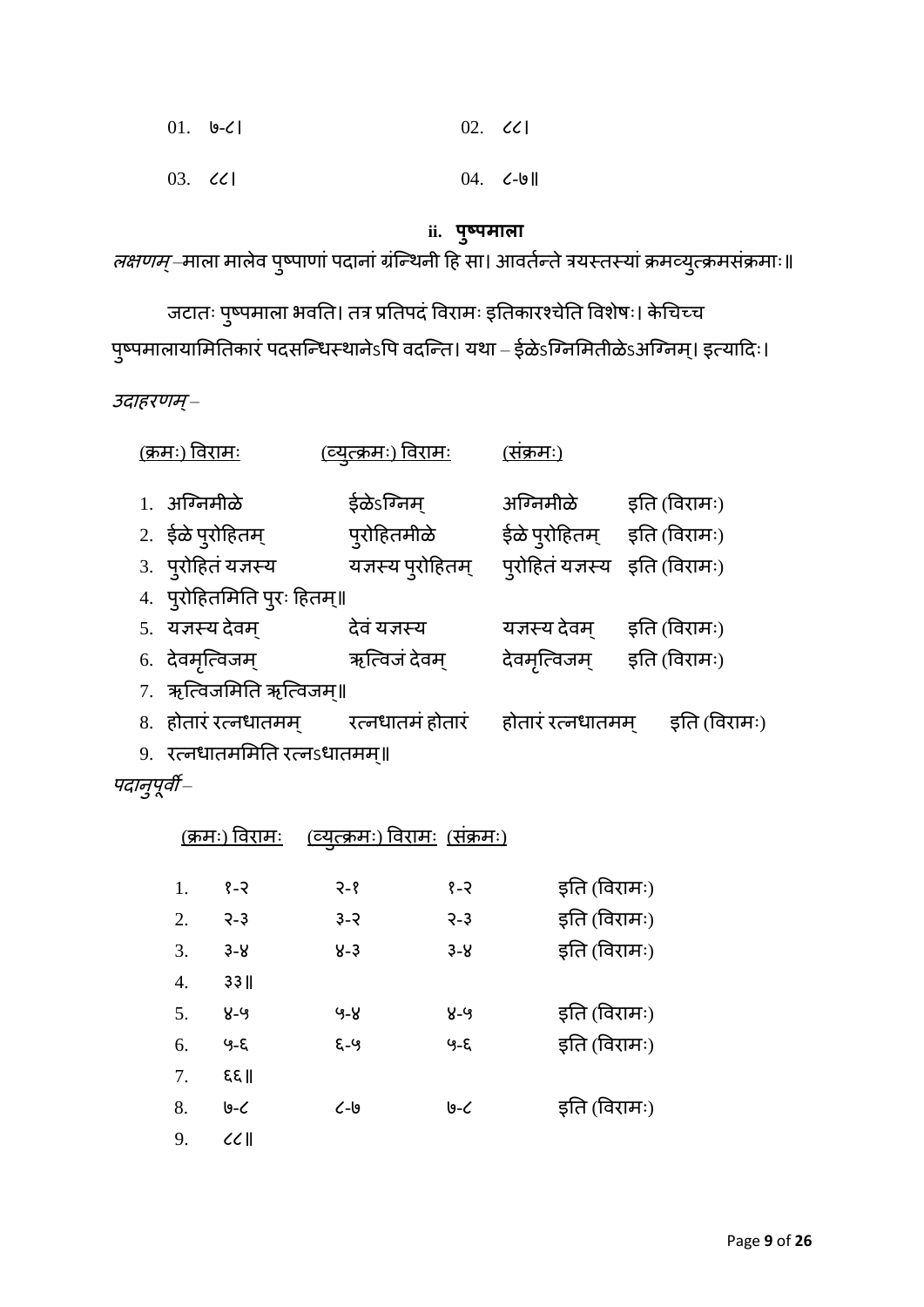• (पददवयम्) १-२। २-१। १-२।

पदान्पूर्वी –

यज्ञस्य॥

- (पदपञ्चकम्) यज्ञस्य देवमृत्विजं होतारं रत्नधातमम्। रत्नधातमं होतारं ऋत्विजं देवं
- (पदचत्ष्कम्) पुरोहितं यज्ञस्य देवमृत्विजम्। ऋत्विजं देवं यज्ञस्य पुरोहितम्। पुरोहितं यज्ञस्य देवमृत्विजम्॥
- 
- (पदत्रयम्) ईळे पुरोहितं यज्ञस्य। यज्ञस्य पुरोहितमीळे। ईळे पुरोहितं यज्ञस्य।
- (पदद्वयम्) अग्निमीळे। ईळेऽग्निम् । अग्निमीळे।

यदवा सर्वस्य मन्त्रस्य।

रत्नऽधातमम्॥

- यज्ञस्य देवमृत्विजम्॥ • होतारं रत्नधातमम्। रत्नधातमं होतारं । होतारं रत्नधातमम्। रत्नधातममिति
- (पदचतुष्कम्) पुरोहितं यज्ञस्य देवमृत्विजम्। ऋत्विजं देवं यज्ञस्य पुरोहितम्। पुरोहितं
- (पदत्रयम्) ईळे पुरोहितं यज्ञस्य। यज्ञस्य पुरोहितमीळे। ईळे पुरोहितं यज्ञस्य।
- (पदद्वयम्) अग्निमीळे। ईळेऽग्निम् । अग्निमीळे।

उदाहरणम्–

*लक्षणम्* – क्रमाद्वित्रिचतुष्पञ्च पदक्रममुदाहरेत्। पृथक्पृथग्विपयेस्य रेखामाहुः पुनः क्रमात्॥

**7. रेखापाठः**

७-८-८-७-७-८। ८८॥

४-५-५-४-४-५-**६**। ५-६-६-५-५-६। ६६॥

पदािुपूिी –१-२-२-१-१-२-**३**-२-३-३-२-२-३-**४**-३-४-४-३-३-४-**५**। ३३॥

यज्ञस्य देवम् देवं यज्ञस्य यज्ञस्य देवमृ**त्विजम्**।ऋत्विजमित्यृत्विजम्॥ होतारं रत्नधातमं रत्नधातमं होतारं होतारं रत्नधातमम्। रत्नधातममिति रत्नऽधातमम्॥

पुरोहितं यज्ञस्य यज्ञस्य पुरोहितं पुरोहितं यज्ञस्य **देवम्** । पुरोहितमिति पुरोहितम्॥

*लक्षणम्* – पदोत्तरां जटामेव शिखामायोः प्रचक्षते॥ *उदाहरणम्* – अग्निमीळे ईळेऽग्निमग्निमीळे **प्<b>रोहितमी**ळे पुरोहितमीळे पुरोहितमीळे पुरोहितं **यज्ञस्य** 

**6. शिखापाठः**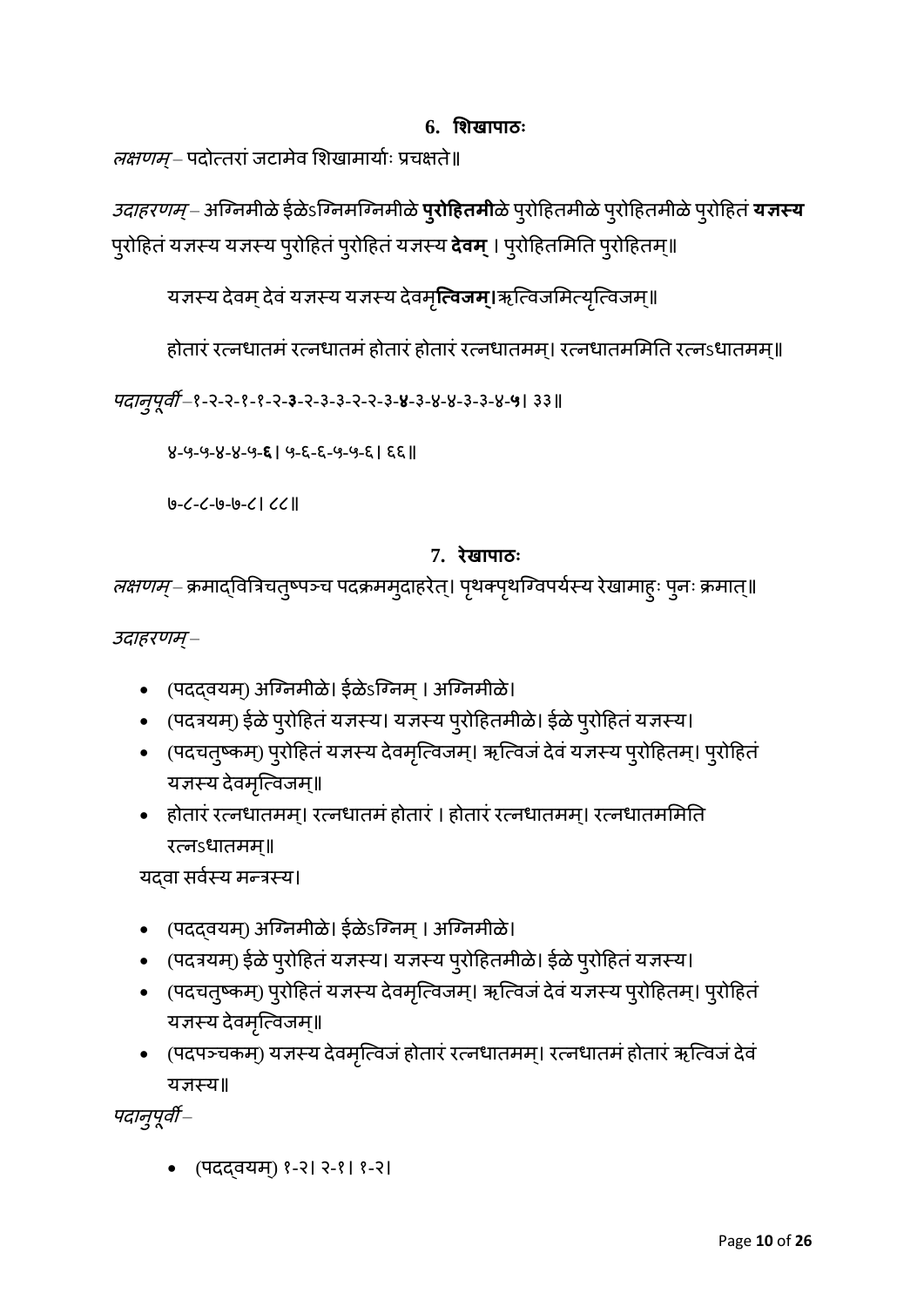- (पदत्रयम) ् २-३-४। ४-३-२। २-३-४।
- (पदचिुष्कम) ् ३-४-५-६। ६-५-४-३। ३-४-५-६॥
- ७-८। ८-७। ७-८।८८॥
- 
- 
- 
- 
- 
- 
- 
- 
- 
- 
- 
- 
- 
- 
- 
- 
- 
- यद्वा सर्वस्य मन्त्रस्य।
	- (पदद्वयम्) १-२। २-१। १-२।
	- (पदत्रयम) ् २-३-४। ४-३-२। २-३-४।
	- (पदचत्ष्कम्) ३-४-५-६। ६-५-४-३। ३-४-५-६॥
	- (पदपञ्चकम्) ४-५-६-७-८। ८-७-६-५-४॥

# **8. ध्वजपाठः**

*लक्षणम्* – ब्रूयादादेः क्रमं सम्यगन्तादुत्तारयेद्यदि। वर्गे य ऋचि वा यत्र पठनं स ध्वजः स्मृतः॥

<u>आदेः क्रमः</u> अग्निकारणम्

उदाहरणम्–

- $01.$  अग्निमीळे  $02.$  रत्नधातममिति रत्नऽधातमम्
- 03. ईळेपुरोहििम ् 04. िोिारं रविधािमम ्
- 
- 05. पुरोहितं यज्ञस्य १०६. २००६. ऋत्विजमित्यृत्विजम्
- 
- 07. पुरोहितमिति पुरः हितम्  $108.$  देवमृत्विजम्
- 09. यज्ञस्य देवम  $10.$  यज्ञस्य देवम
- 11. देिमन्ृविजम ् 12. पुरोहििममति पुरः हििम ्
- 13. ऋन्विजममवयन्ृविजम ् 14. पुरोहििंयज्ञस्य
- 15. िोिारं रविधािमम ् 16. ईळेपुरोहििम ्
- 17. रविधािमममति रविऽधािमम ् 18. अन्ग्िमीळे
- पदानुपूर्वी –

अत्र विशेषः

• अत्र ध्वजस्य पठनक्रमोऽङ्कैः प्रदर्शितः।

- 
- 
- 
-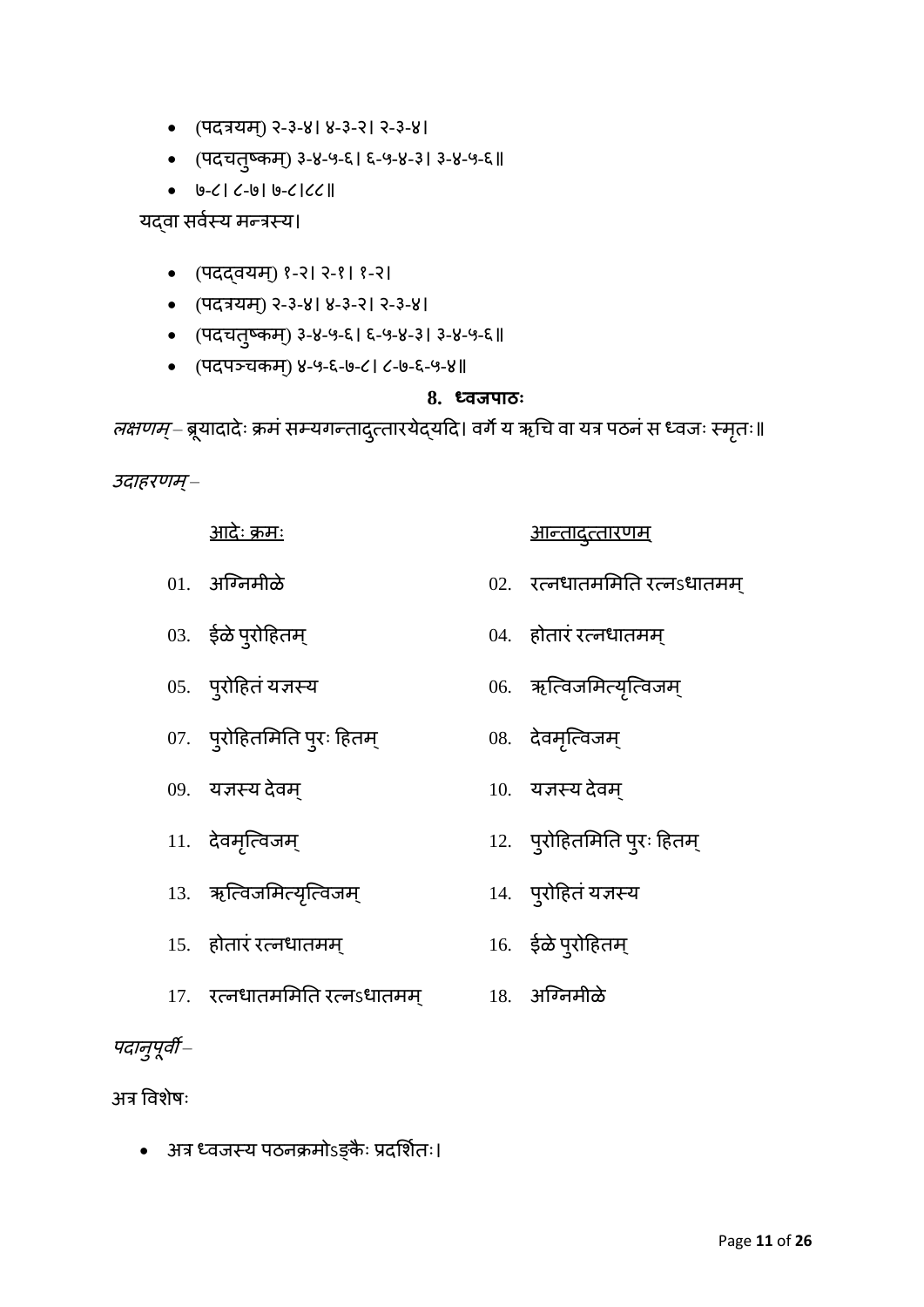• यथा मन्त्रस्यैकस्यैवं ध्वजो भवति, तथैव पञ्च-षट्-सप्तमन्त्रसंख्याकस्य वर्गस्याप्येवमेव ध्वजो भवति। तत्र वर्गादिस्थितस्य पदद्वयस्य वर्गान्त्यस्थितेन पदेन दविरुक्तेनेतिकारसहितेव च संबद्धो ज्ञातव्यः। यथा अग्निमीळे…….आगमदित्यागमत् इति प्रथमस्य वर्गस्य ध्वजो बोद्धव्यः।

## **9. दण्डपाठः**

*लक्षणम्* – क्रममुक्त्वा विपयेस्य पुनश्चक्रममुत्तरम्। अधेचोदेवमुक्तोऽयं क्रमदण्डोऽभिधीयते॥

उदाहरणम्–

- a. अग्निमीळे। ईळेऽग्निम्॥
- b. अग्निमीळे। ईळे पुरोहितम्। पुरोहितमीळेऽग्निम्॥
- c. अग्निमीळे। ईळे पुरोहितम्। पुरोहितं यज्ञस्य। पुरोहितमिति पुरः हितम्। यज्ञस्य पुरोहितमीळेऽग्निम्॥
- d. अग्निमीळे। ईळे पुरोहितम्। पुरोहितं यज्ञस्य। पुरोहितमिति पुरः हितम्। यज्ञस्य देवम्। देवमृत्विजम्। देवं यज्ञस्य पुरोहितमीळेऽग्निम्॥
- e. अग्निमीळे। ईळे पुरोहितम्। पुरोहितं यज्ञस्य। पुरोहितमिति पुरः हितम्। यज्ञस्य देवम्। देवमृत्विजम्। ऋत्विजं देवं यज्ञस्य पुरोहितमीळेऽग्निम्॥
- f. अग्निमीळे। ईळे पुरोहितम्। पुरोहितं यज्ञस्य। पुरोहितमिति पुरः हितम्। यज्ञस्य देवम्। देवमृत्विजम्। ऋत्विजमित्यृत्विजम्॥
- $g$ . होतारं रत्नधातमम्। रत्नधातमं होतारम्। होतारं रत्नधातमम्। रत्नधातममिति
- 
- 
- 

रत्नऽधातमम्॥

पदान्पूर्वी –

- a. १-२। २-१॥
- b. १-२। २-३। ३-२-१॥
- 
- 
- 
- 
- 
- 

g. ७-८। ८-७। ७-८। ८८॥

- 
- c. १-२। २-३। ३-४। ३३। ४-३-२-१॥
- 
- 
- 
- 
- 
- 
- -

d. १-२। २-३। ३-४। ३३। ४-५। ५-४-३-२-१॥

f. १-२। २-३। ३-४। ३३। ४-५। ५-६। ६६॥

e. १-२। २-३। ३-४। ३३। ४-५। ५-६। ६-५-४-३-२-१॥

Page **12** of **26**

**10. रथपाठः** *लक्षणम्* – पादशोऽधेचेशो वापि सहोक्तोया दण्डवद्रथः॥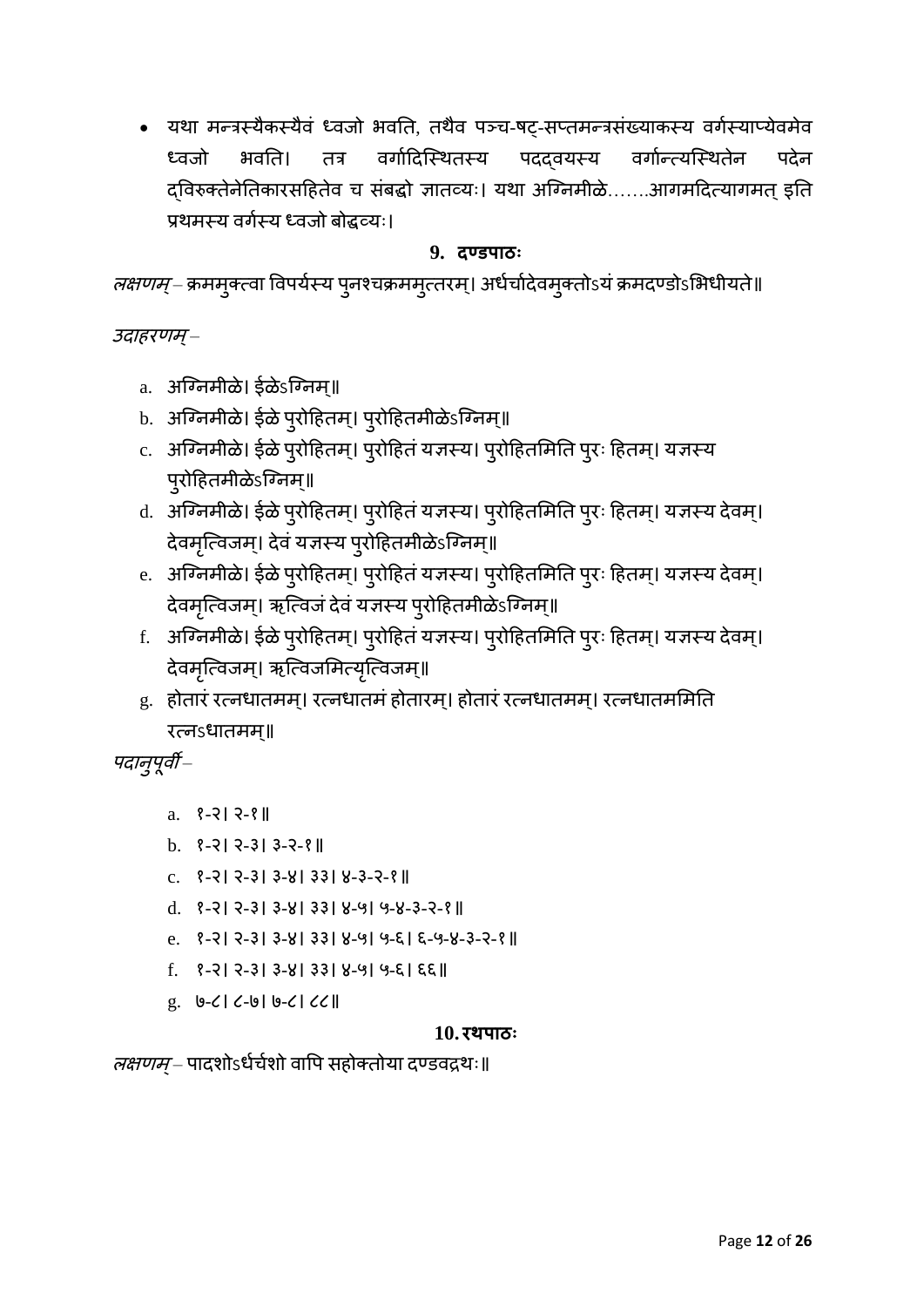रथस्त्रिविधः। द्विचक्रस्त्रिचक्रश्चत्9्चक्रश्चेति। तत्र द्विचक्रो रथोऽर्धर्चशो भवति। त्रिचक्रस्त् रथः प्रतिपादे समानपदसंख्यायुतस्य गायत्री छन्दस्कस्यैव मन्त्रस्य भवति चतुश्चक्रतोरथस्तु पादश एव भवति।

ओषधयः सं वदन्ते सोमेन सह राज्ञा॥ (ऋ-१०-९७-२२) यस्मै कृणोति ब्राह्मणः तं राजन् पारयामसि॥ *(ऋग्वेदः)* 

<sup>१</sup> <sup>२</sup> <sup>३</sup> <sup>४</sup> <sup>५</sup> ६॥ *1 2 3 4 5 6*॥ **i. द्ववचक्रो रथः** उदाहरणम्– <u>पूर्वार्धः</u> <u>उत्तरार्धः</u> ओषधयः सम्। यस्मै कृणोति। प्रथम-एकपात्क्रमः समोर्धयः॥ कृणोति यस्मै॥ व्युवक्रमः ओषधयः सम्। यस्मै कृणोति। द्वितीयोद्विपात्क्रमः संिदनिे। कृणोति ब्राह्मणः। द्वििीयोद्विपावक्रमः वदन्ते समोषधयः॥ ब्राहमणः कृणोति यस्मै ॥ व्युत्क्रमः ओषधयः सम्। यस्मै कृणोति। तृतीयस्त्रिपात्क्रमः संिदनिे। कृणोति ब्राह्मणः। ििृ ीयन्स्त्रपावक्रमः िदनिेसोमेि। ब्राह्मणः िम।् ििृ ीयन्स्त्रपावक्रमः सोमोन वदन्ते समोषधयः॥ तं ब्राहमणः कृणोति यस्मै॥ व्युत्क्रमः ओषधयः सम्। यस्मै कृणोति। चतुर्थश्चतुष्पात्क्रमः संिदनिे। कृणोति ब्राह्मणः। चिुथश्ष चिुष्पावक्रमः वदन्ते सोमेन। ब्राह्मणः तम्। चत्र्थश्चत्ष्पात्क्रमः सोमेन सह। तं राजन्। चत्र्थश्चत्ष्पात्क्रमः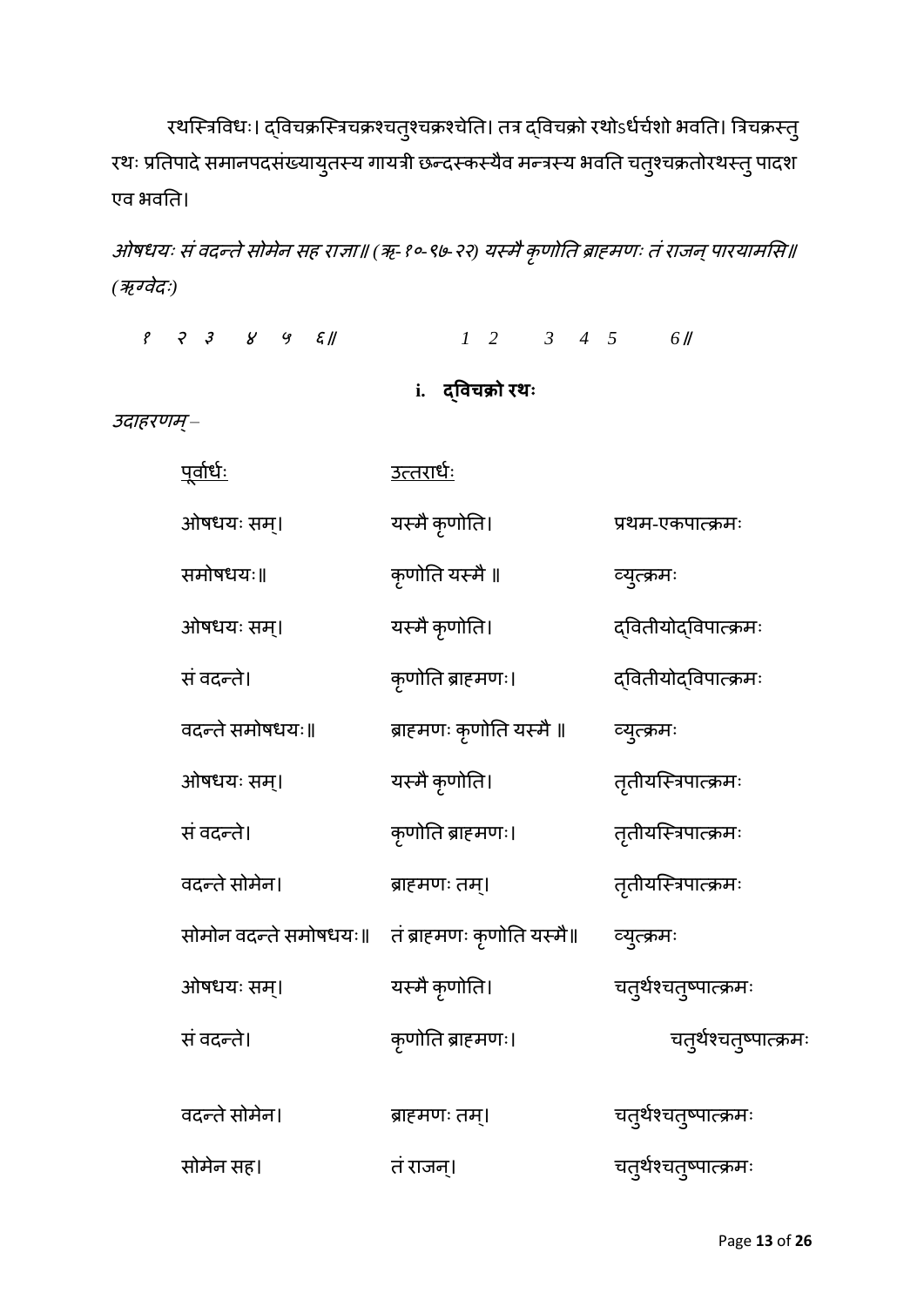| सह सोमेन वदन्ते समोषधयः॥    |                      | राजन् तं ब्राहमणः कृणोति यस्मै ॥ |  |  |
|-----------------------------|----------------------|----------------------------------|--|--|
|                             | व्युत्क्रमः          |                                  |  |  |
| ओषधयः सम्।                  | यस्मै कृणोति।        | पञ्चमः पञ्चपात्क्रमः             |  |  |
| सं वदन्ते।<br>पञ्चपात्क्रमः | कृणोति ब्राहमणः।     | पञ्चमः                           |  |  |
| वदन्ते सोमेन।               | ब्राहमणः तम्।        | पञ्चमः पञ्चपात्क्रमः             |  |  |
| सोमेन सह।                   | तं राजन्।            | पञ्चमः पञ्चपात्क्रमः             |  |  |
| सह राजा।<br>पञ्चपात्क्रमः   | राजन् पारयामसि।      | पञ्चमः                           |  |  |
| राजेति राजा॥                | पारयामसीति पारयामसि॥ | (समाप्तिः)                       |  |  |

पदानुपूर्वी –

| <u>पूर्वार्धः</u> | <u>उत्तरार्धः</u> |                        |
|-------------------|-------------------|------------------------|
| $ 9-3 $           | $1-21$            | प्रथम-एकपात्क्रमः      |
| $3 - 8$           | $2-1$ II          | व्युत्क्रमः            |
| $ 9-3 $           | $1-2$             | द्वितीयोद्विपात्क्रमः  |
| $3 - 31$          | $2 - 31$          | द्वितीयोद्विपात्क्रमः  |
| $3 - 2 - 8$       | $3 - 2 - 1$       | व्युत्क्रमः            |
| $ 9-3 $           | $1-2$             | तृतीयस्त्रिपात्क्रमः   |
| $3 - 31$          | $2 - 31$          | तृतीयस्त्रिपात्क्रमः   |
| $3 - 81$          | $3-41$            | तृतीयस्त्रिपात्क्रमः   |
| $8 - 3 - 2 - 8$   | $4 - 3 - 2 - 1$   | व्युत्क्रमः            |
| $ 9-3 $           | $1 - 21$          | चतृर्थश्चतृष्पात्क्रमः |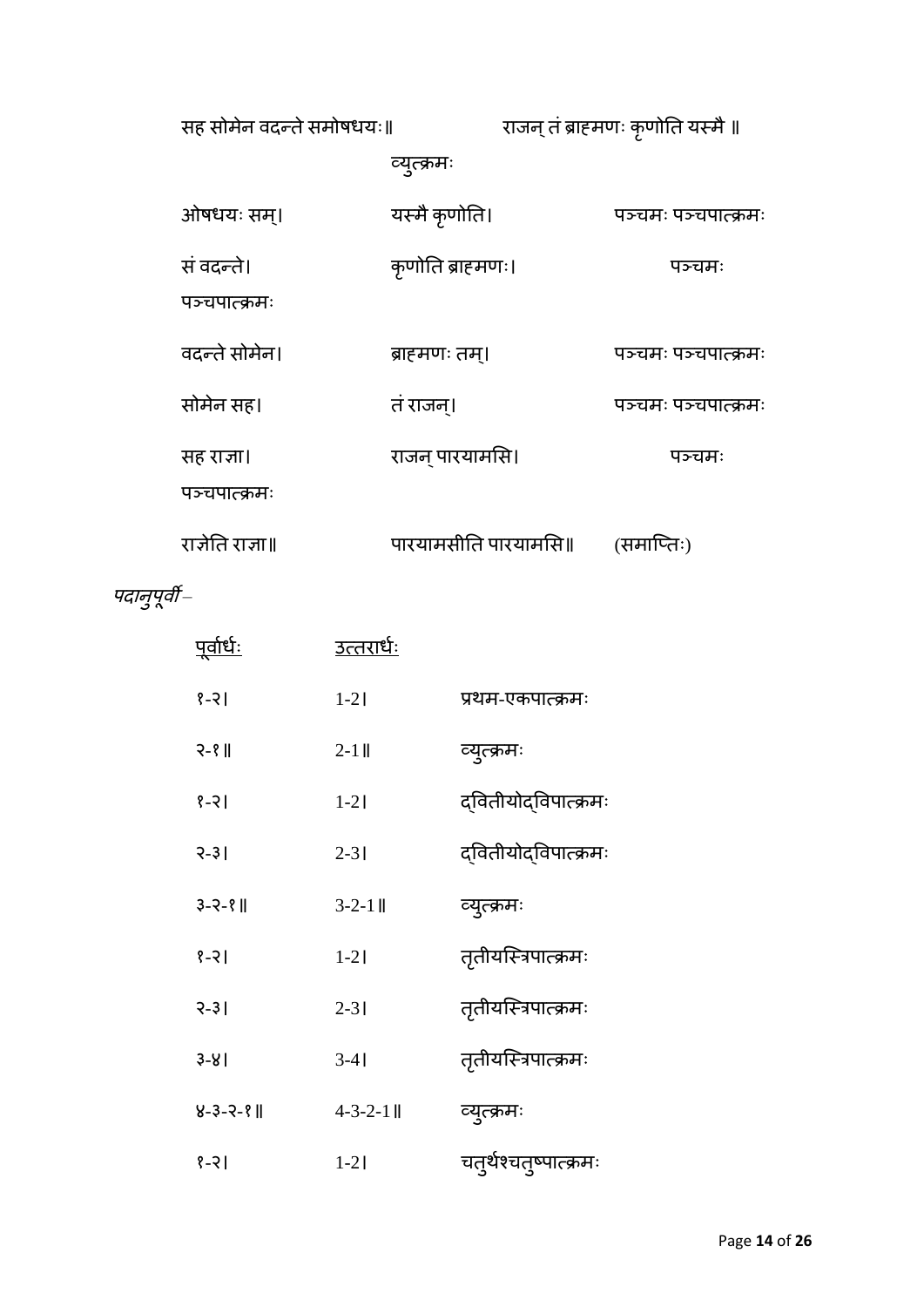| $3 - 31$            | $2 - 31$            | चतुर्थश्चतुष्पात्क्रमः |
|---------------------|---------------------|------------------------|
| $3 - 81$            | $3-41$              | चतुर्थश्चतुष्पात्क्रमः |
| ४-५।                | $4 - 51$            | चतुर्थश्चतुष्पात्क्रमः |
| $9 - 8 - 3 - 2 - 8$ | $5 - 4 - 3 - 2 - 1$ | व्युत्क्रमः            |
| $ 9-3 $             | $1-2$               | पञ्चमः पञ्चपात्क्रमः   |
| $3 - 31$            | $2 - 31$            | पञ्चमः पञ्चपात्क्रमः   |
| $3 - 81$            | $3-41$              | पञ्चमः पञ्चपात्क्रमः   |
| ४-५।                | $4 - 51$            | पञ्चमः पञ्चपात्क्रमः   |
| $9 - 51$            | $5 - 61$            | पञ्चमः पञ्चपात्क्रमः   |
| $\mathbb{R}$        | 66 II               | (समाप्तिः)             |

## **ii. द्ववचक्रो रथः**

अग्निमीळे पुरोहितं यज्ञस्य देवमृत्विजम्। होतारं रत्नधातमम्॥ (ऋक्संहिता-१-१-१)

अयं देवाय जन्मने स्तोमो विप्रेभिरायसा। अकारिरत्न धातमः॥ (ऋक्संहिता-१-१०-१)

मन्त्रद्वयस्य सहोक्त्यापि द्विचक्रो रथो भवति।

सहोक्तिः पाठभेदेन, स द्विविधा विभज्यते। तत्र प्रथमः

उदाहरणम्–

## (ऋकसंहििा-१-१-१) (ऋकसंहििा-१-१०-१)

- 
- b. ईळेऽन्ग्िम।् b. देिाय अयम।्
	-
	-
	-
- f. यज्ञस्य पुरोहितमीळेऽग्न्निम्॥ sated shared and frack सतोमो जन्मने देवाय अयम्।

- a. अग्न्ग्लिमीळे। a. अयं देवाय।
- 
- c. अग्न्मिमीळे। ईळे पुरोहितम्। c. अयं देवाय। देवाय जन्मने।
- d. पुरोहििमीळेऽन्ग्िम।् d. जनमिेदेिाय अयम।्
- e. अग्न्निमीळे पुरोहितं यज्ञस्य। e. अयं देवाय जन्मने स्तोमो।
-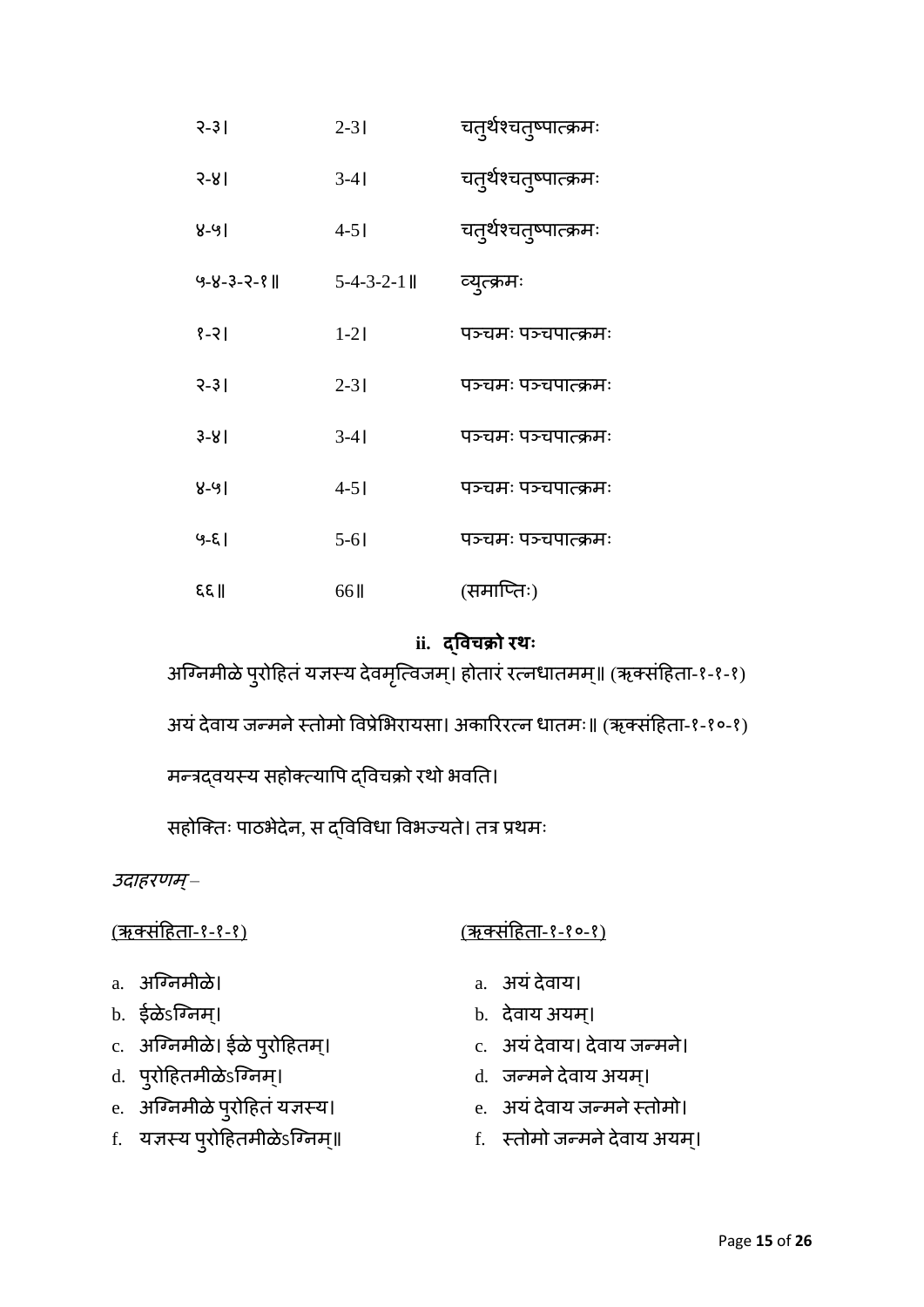- g. अग्निमीळे। ईळे पुरोहितम्। पुरोहितं यज्ञस्य। g. अयं देवाय। देवाय जन्मने। जन्मने स्तोमो। स्िोमो यज्ञस्य देिम।् विप्रेम ः।
- h. देवं यज्ञस्य पुरोहितमीळेऽग्निम्॥ h. विप्रेभिः स्तोमो जन्मने देवाय अयम्।

i. अग्निमीळे। ईळे पुरोहितम्। पुरोहितं यज्ञस्य। i. अयं देवाय। देवाय जन्मने। जन्मने स्तोमो। स्तोमो पुरोहितमिति पुरः हितम्।यज्ञस्य देवम्। देवम् विप्रेभिः। विप्रेभिः आसया। ऋत्विजम।

- j. ऋत्विजं देवं यज्ञस्य पुरोहितमीळेऽग्निम्॥ j. आसया विप्रेभिः स्तोमो जन्मने देवाय अयम॥्
- k. अग्निमीळे। ईळे पुरोहितम्। पुरोहितं यज्ञस्य। k. अयं देवाय। देवाय जन्मने। जन्मने स्तोमो। स्तोमो पुरोहितमिति पुरः हितम्। यज्ञस्य देवम्। देवम् विप्रेभिः। विप्रेभिः आसया॥ आसयेवयासया॥

ऋत्विजम्॥ ऋत्विजमित्यृत्विजम्॥

- l. िोिारं रविधािमम।् l. अकारर रविधािमः।
	-
- m. रत्नधातमं होतारम्। www.m. रत्नधातम अकारि।
- n. िोिारं रविधािमम॥् रविधािमममति रविऽधािमम॥् n. अकारर रविधािमः॥ रत्नधातम इति रत्नधातमः॥

पदान्पूर्वी –

a. १-२। a. 1-2। b. २-१। b. 2-1। c. १-२। २-३। c. 1-2। 2-3। d. ३-२-१। d. 3-2-1। e. १-२-३-४। e. 1-2-3-4। f. ४-३-२-१॥ f. 4-3-2-1। g. १-२। २-३। ३-४। ४-५। g. 1-2। 2-3। 3-4। 4-5। h. ५-४-३-२-१॥ h. 5-4-3-2-1। i.  $8-3|3-8|3-8|33|8-9|9-8|$ <br>i. 1-2|2-3|3-4|4-5|5-6| j. ६-५-४-३-२-१॥ j. 6-5-4-3-2-1॥ k. १-२। २-३। ३-४। ३३। ४-५। ५-६॥६६॥ k. 1-2। 2-3। 3-4। 4-5। 5-6॥ 66॥  $\frac{1}{2}$   $\frac{1}{2}$   $\frac{7-81}{2}$ m. ८-७। m. 8-7। n. ७-८॥ ८८॥ n. 7-8॥ 88॥

(ऋकसंहििा-१-१-१) (ऋकसंहििा-१-१०-१)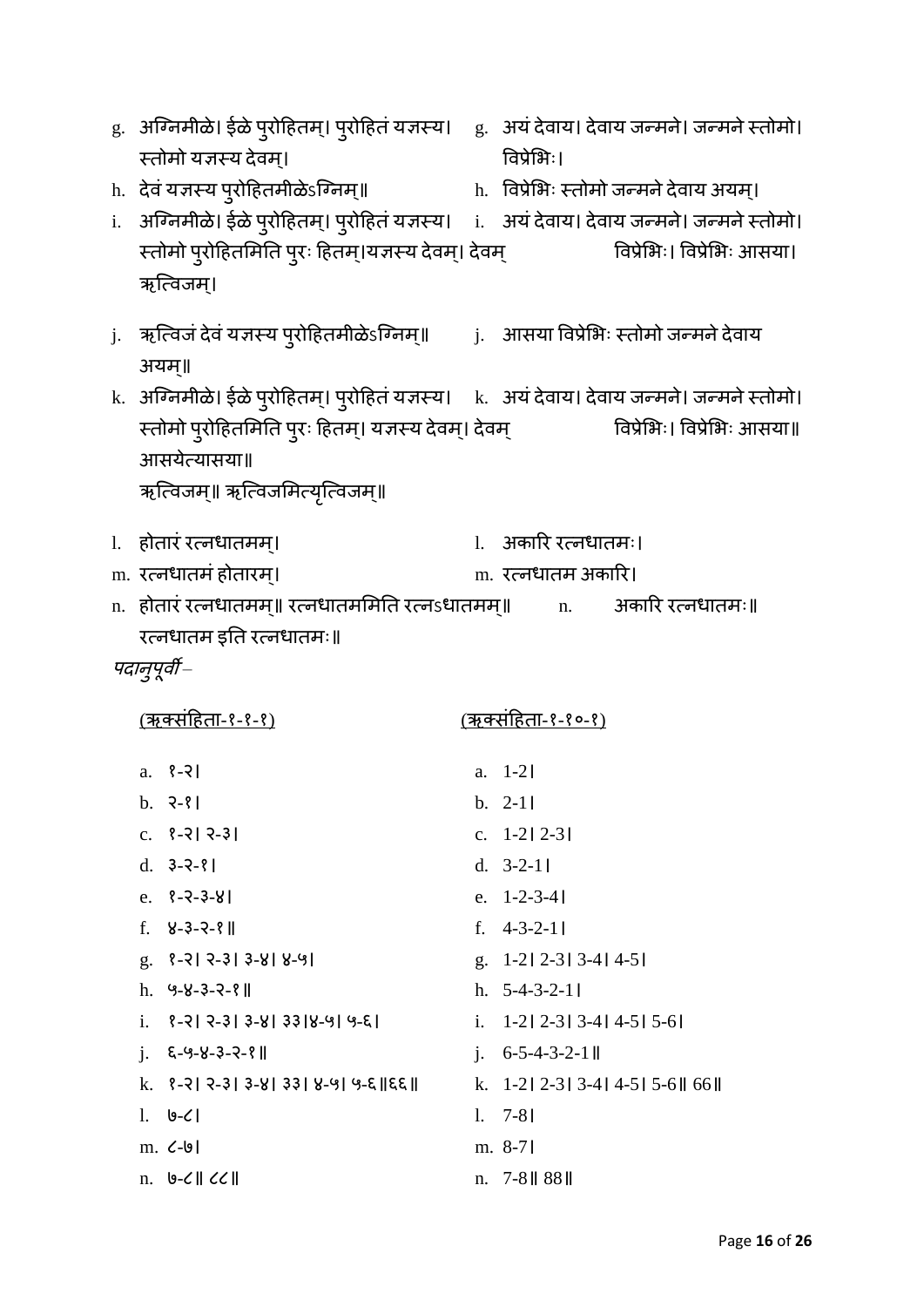# **iii. द्ववचक्रो रथः**

*लक्षणम्* – पूर्वौक्तयोदे्वयोमेन्त्रयोः सहोक्त्या द्विचक्रो रथो भवति।

# तस्य (पाठभेदेन) द्वितीयः प्रकारः यथा

# उदाहरणम्–

| <u>(ऋक्संहिता-१-१-१)</u>              | <u>(ऋक्संहिता-१-१०-१)</u>                                                              |
|---------------------------------------|----------------------------------------------------------------------------------------|
| a. अग्निमीळे।                         | अयं देवाय।                                                                             |
| b. ईळेऽग्निम्॥                        | देवाय अयम्॥                                                                            |
| c. अग्निमीळे।                         | अयं देवाय।                                                                             |
| d. ईळे प् <b>रोहितम्</b> ।            | देवाय जन्मने।                                                                          |
| e. प् <b>रोहितमीळे</b> ऽग्निम्॥       | जन्मने देवाय अयम्॥                                                                     |
| f. अग्निमीळे।                         | अयं देवाय।                                                                             |
| g.) ईळे प् <b>रोहितम्</b> ।           | देवाय जन्मने।                                                                          |
| h. पुरोहितं यज्ञस्य।                  | जन्मने स्तोमो।                                                                         |
| i. प् <b>रोहितमिति पुरः हितम्</b> ॥   |                                                                                        |
| <u>i. अग्निमीळे।</u>                  | अयं देवाय।                                                                             |
| k.) ईळे प् <b>रोहितम्</b> ।           | देवाय जन्मने।                                                                          |
| 1. पुरोहितं यज्ञस्य।                  | जन्मने स्तोमो।                                                                         |
| m. पुरोहितमिति पुरः हितम्।            |                                                                                        |
| n. यज्ञस्य देवम्।                     | स्तोमो विप्रेभिः।                                                                      |
| o.   देवं यज्ञस्य पुरोहितमीळेऽग्निम्॥ | विप्रेभिः स्तोमो जन्मने देवाय अयम्॥                                                    |
| p. अग्निमीळे।                         | अयं देवाय।                                                                             |
| q.) ईळे प् <b>रोहितम्</b> ।           | देवाय जन्मने।                                                                          |
| r. पुरोहितं यज्ञस्य।                  | जन्मने स्तोमो।                                                                         |
| s. पुरोहितमिति पुरः हितम्।            |                                                                                        |
| t. यज्ञस्य देवम्।                     | स्तोमो विप्रेभिः।                                                                      |
| u. देवमृत्विजम्।                      | विप्रेभिः आसया।                                                                        |
|                                       | v.   ऋत्विजं देवं यज्ञस्य पुरोहितमीळेऽग्निम्॥ आसया विप्रेभिः स्तोमो जन्मने देवाय अयम्॥ |
| w. अग्निमीळे।                         | अयं देवाय।                                                                             |
| x. ईळे पुरोहितम्।                     | देवाय जन्मने।                                                                          |
| y.) पुरोहितं यज्ञस्य।                 | जन्मने स्तोमो।                                                                         |
| z. पुरोहितमिति पुरः हितम्।            |                                                                                        |
| aa. यज्ञस्य देवम्।                    | स्तोमो विप्रेभिः।                                                                      |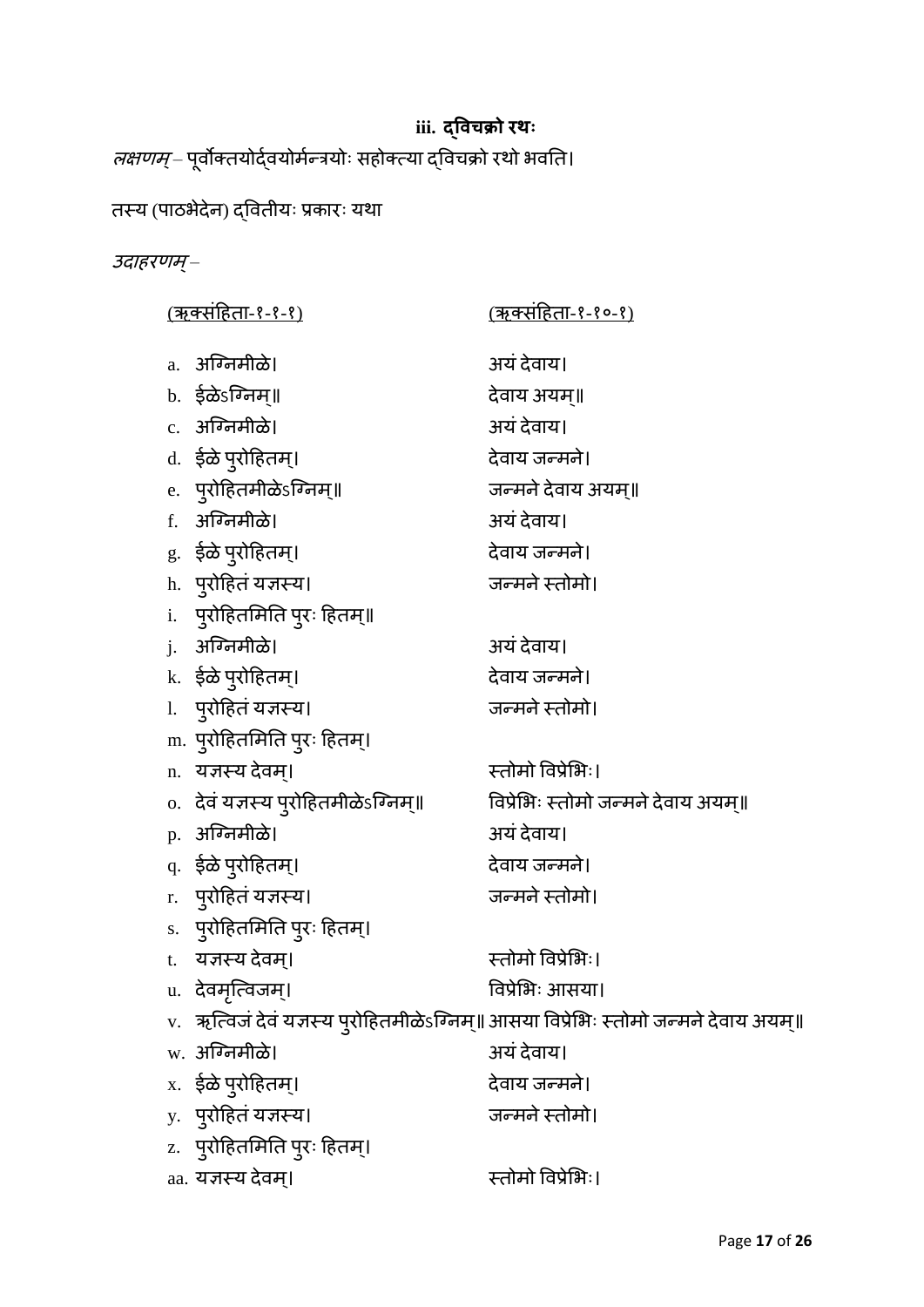| bb. देवमृत्विजम्।             | विप्रेभिः आसया।         |
|-------------------------------|-------------------------|
| cc. ऋत्विजमित्यृत्विजं ॥      | आसयेत्यासया॥            |
| dd. होतारं रत्नधातमम्।        | अकारि रत्नधातमः।        |
| ee. रत्नधातमं होतारम्।        | रत्नधातम अकारि।         |
| ff. होतारं रत्नधातमम्।        | अकारि रत्नधातमः।        |
| gg. रत्नधातममिति रत्नऽधातमम्॥ | रत्नधातम इति रत्नधातमः॥ |
|                               |                         |

| u<br>G.<br>lσ1<br>ο<br>u |
|--------------------------|
|                          |
|                          |

| <u>(ऋकर्साहेता-१-१-१)</u> |                            | <u>(ऋक्संहिता-१-१०-१)</u> |
|---------------------------|----------------------------|---------------------------|
|                           | a. $8-21$                  | $1 - 21$                  |
|                           |                            |                           |
|                           | $b. 3-8$                   | $2 - 11$                  |
|                           | $c. 8-21$                  | $1-21$                    |
|                           | $d. 3-3$                   | $2 - 31$                  |
|                           | e. $3-2-8$                 | $3 - 2 - 1$               |
|                           | $f.$ $8-2$                 | $1 - 21$                  |
|                           | $g. 7 - 31$                | $2 - 31$                  |
|                           | $h. 3-81$                  | $3-41$                    |
|                           | i. 33                      |                           |
|                           | $j.$ $8-21$                | $1-21$                    |
|                           | $k. 3-31$                  | $2 - 31$                  |
|                           | $1. 3 - 8$                 | $3-41$                    |
|                           | m. 331                     |                           |
| n.                        | ४-५।                       | $4 - 51$                  |
|                           | $0.9 - 8 - 3 - 2 - 8$      | $5-4-3-2-1$               |
|                           | $p. 8-21$                  | $1 - 21$                  |
|                           | $q. 3-31$                  | $2 - 31$                  |
|                           | $r. 3-8$                   | $3-41$                    |
|                           | s. 331                     |                           |
| t.                        | ४-५।                       | $4 - 51$                  |
| u.                        | $9 - 5$                    | $5 - 61$                  |
|                           | $V. 6 - 9 - 8 - 3 - 2 - 8$ | $6 - 5 - 4 - 3 - 2 - 1$   |
|                           | $W. 8-21$                  | $1 - 21$                  |
| X.                        | $3 - 31$                   | $2 - 31$                  |
|                           | $y. 3-81$                  | $3-41$                    |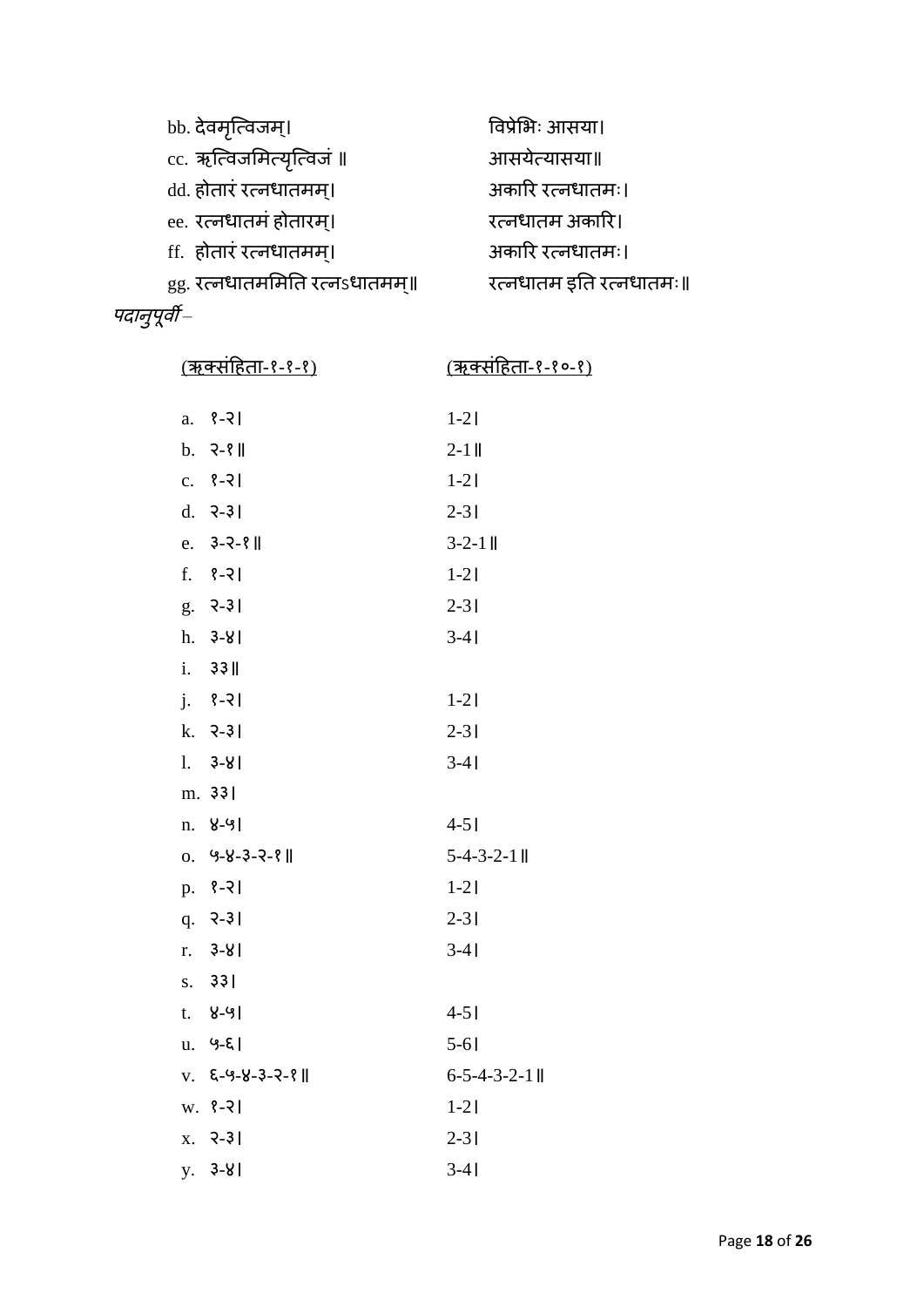| $gg.$ $CC$ $  $                   | 88 <sub>II</sub> |
|-----------------------------------|------------------|
| $ff.$ $9-C$                       | $7 - 81$         |
| ee. $\mathcal{L}$ - $\mathcal{L}$ | $8-71$           |
| dd. $\theta$ - $\zeta$            | $7 - 81$         |
| $cc.$ $EE$                        | 66 II            |
| $bb.9-8$                          | $5-61$           |
| aa. $8-9$                         | $4 - 51$         |
| Z. 33                             |                  |

## **iv. त्रिचक्रो रथः**

### लक्षणम्–

त्रिपाद-गायत्रीछन्दस्कस्य मन्त्रस्य प्रतिपादं समानपदसंख्यत्त्वात् त्रिचक्रो रथो भवति। विष्णोः कर्माणि पश्यत। यतो व्रतानि पस्पशे। इन्द्रस्य युज्यः सखा॥ (ऋक्संहिता – १-२२-१९)

उदाहरणम्–

|             | प्रथमः पादः                                  | <u>दवितीयः पादः</u> | <u>तृतीयः पादः</u>                 |                 |
|-------------|----------------------------------------------|---------------------|------------------------------------|-----------------|
|             | a. विष्णोः कर्माणि।                          | यतो व्रतानि।        | इन्द्रस्य युज्यः।                  | (प्रथमः क्रमः)  |
|             | b. कर्माणि विष्णोः।                          | व्रतानि यतः।        | युज्य इन्द्रस्य॥                   | (व्युत्क्रमः)   |
|             | c. विष्णोः कर्माणि।                          | यतो व्रतानि।        | इन्द्रस्य युज्यः।                  | (दवितीयः क्रमः) |
|             | d. कर्माणि पश्यत।                            | व्रतानि पस्पशे।     | युज्यः संखा।                       |                 |
|             | e. पश्यत कर्माणि विष्णोः।पस्पशे व्रतानि यतो। |                     | सखा युज्य इन्द्रस्य। (व्युत्क्रमः) |                 |
|             | f. विष्णोः कर्माणि।                          | कर्माणि पश्यत।      | पश्यतेति पश्यत ॥                   | (समाप्तिः)      |
|             | g. यतो व्रतानि।                              | व्रतानि पस्पशे।     | पस्पश इति पस्पर्शे ॥ (समाप्तिः)    |                 |
|             | h. इन्द्रस्य युज्यः।                         | युज्यः सखा।         | सखेति सखा॥                         | (समाप्तिः)      |
| पदानपूर्वी– |                                              |                     |                                    |                 |

| <u>प्रथमः पादः</u> | <u>दवितीयः पादः</u> | <u>तृतीयः पादः</u> |                 |
|--------------------|---------------------|--------------------|-----------------|
| a. $8 - 21$        | ४-५।                | ا ے-قا             | (प्रथमः क्रमः)  |
| $b. 3-8$           | $9 - 81$            | $\zeta$ -9         | (व्युत्क्रमः)   |
| $c.$ $9-21$        | ४-५।                | $9 - C$            | (दवितीयः क्रमः) |
| $d. 3-31$          | $9 - 5$             | $C-8$              |                 |
| e. $3-2-8$         | $8 - 9 - 8$         | $9 - 6 - 9$        | (व्युत्क्रमः)   |
| $f. 8-21$          | $3 - 31$            | $33$               | (समाप्तिः)      |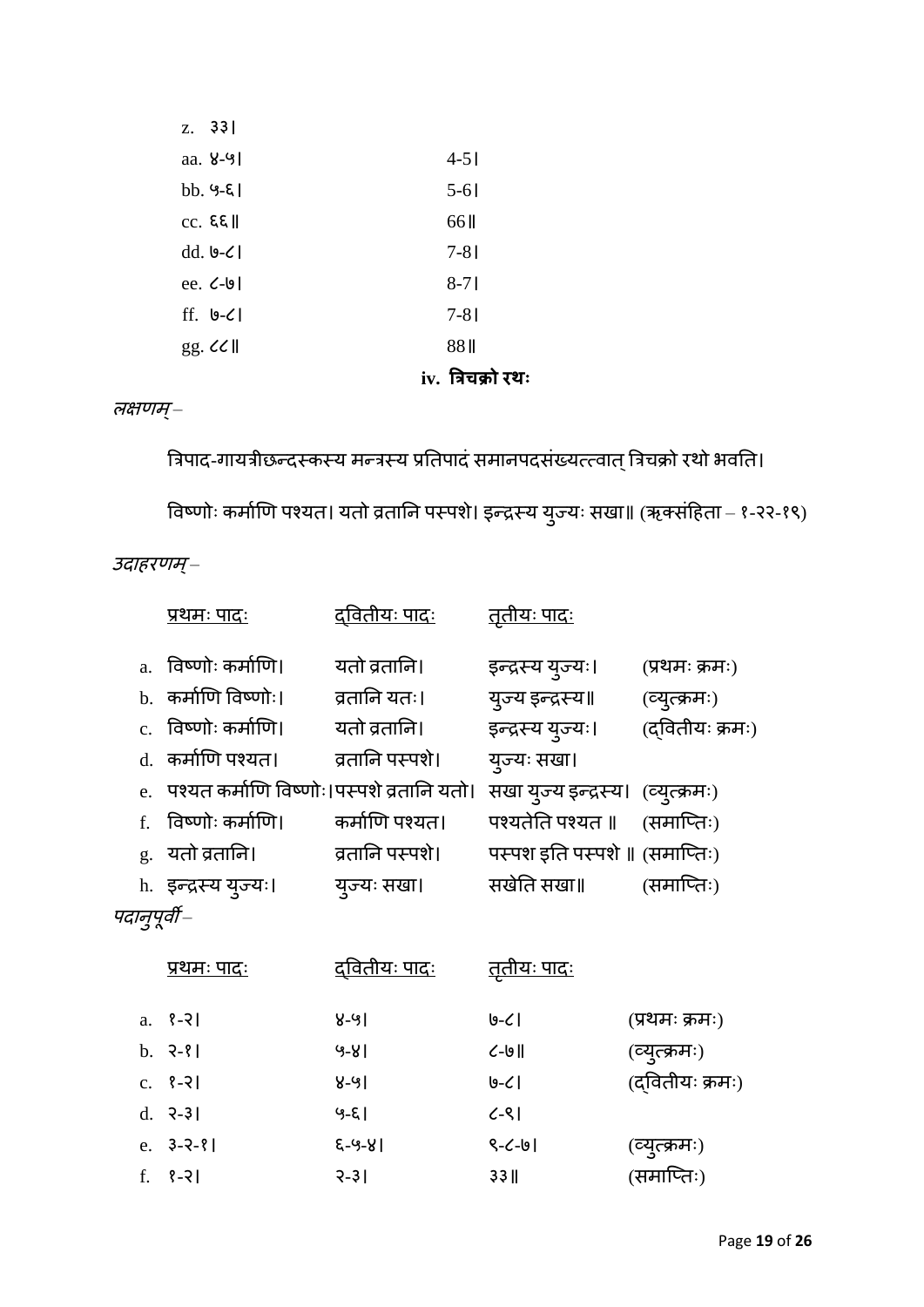| ୁ 8-91  | ५-६।              | $E \in \mathbb{R}$ | (समाप्तिः) |
|---------|-------------------|--------------------|------------|
| h. ७-८। | $\mathcal{L}$ -SI | ९९॥                | (समाप्तिः) |

**v. त्रिचक्रो रथः**

*लक्षणम्*– चतुष्चक्रो रथश्चतुष्पान्मन्त्रस्य पादशो भवति।

उदाहरणम्–

ओषधयः सं वदन्ते सोमेन सह राज्ञा॥ (ऋ–१०-९७-२२) यस्मै कृणोति ब्राह्मणः तं राजन् पारयामसि॥ *(ऋग्वेदः)* 

| $8$ $7$ $3$ $8$ $9$ $5$ $1$ |                                  | $1 \quad 2$                                            | $3 \quad 4 \quad 5$             | 6 //            |
|-----------------------------|----------------------------------|--------------------------------------------------------|---------------------------------|-----------------|
| <u>प्रथमः पादः</u>          | <u>द्वितीयः पादः तृतीयः पादः</u> |                                                        | <u>चतुर्थः पादः</u>             |                 |
| a. ओषधयः सम्।               | सोमेन सह।                        | यस्मै कृणोति।                                          | तं राजन्।                       | (प्रथमः क्रमः)  |
| b. समोषधयः॥                 | सह सोमेन॥                        | कृणोति यस्मै॥                                          | राजन् तम्॥                      | (व्युत्क्रमः)   |
| c. ओषधयः सम्। सोमेन सह।     |                                  | यस्मै कृणोति।                                          | तं राजन्।                       | (दवितीयः क्रमः) |
| d. सं वदन्ते।               | सह राजा।                         | कृणोति ब्राहमणः।                                       | राजन् पारयामसि। (दवितीयः क्रमः) |                 |
| e. वदन्ते समोषधयः॥          |                                  | राज्ञा सह सोमेन॥                                       | ब्राहमणः कृणोति यस्मै॥ पारयामसि |                 |
| राजन् तम्॥(व्युत्क्रमः)     |                                  |                                                        |                                 |                 |
| f. ओषधयः सम्।               | सं वदन्ते।                       | वदन्त इति वदन्ते॥                                      |                                 | (समाप्तिः)      |
| g. सोमेन सह।                | सह राजा।                         | राजेति राजा॥                                           |                                 | (समाप्तिः)      |
|                             |                                  | h. यस्मै कृणोति। कृणोति ब्राहमणः।ब्राहमण इति ब्राहमणः॥ |                                 | (समाप्तिः)      |
| i. तं राजन्।                | राजन् पारयामसि।                  |                                                        | पारयामसीति पारयामसि॥            |                 |
|                             | (समाप्तिः)                       |                                                        |                                 |                 |

पदानुपूर्वी –

|    | <u>प्रथमः पादः</u>     |             | <u>द्वितीयः पादः तृतीयः पादः</u> | <u>चतथैः पादः</u> |                 |
|----|------------------------|-------------|----------------------------------|-------------------|-----------------|
|    | a. $8 - 21$            | ४-५।        | $1-2$                            | $4 - 51$          | (प्रथमः क्रमः)  |
|    | $b.$ $2-8$ $\parallel$ | $9 - 8$     | $2-1$                            | $5-4$ II          | (व्युत्क्रमः)   |
|    | $c. 8-21$              | ४-५।        | $1-2$                            | $4 - 51$          | (दवितीयः क्रमः) |
|    | $d. 3-31$              | $9 - 5$     | $2 - 31$                         | $5 - 61$          | (दवितीयः क्रमः) |
|    | e. $3-2-8$             | $8 - 9 - 8$ | $3 - 2 - 1$                      | $6 - 5 - 4$       | (व्युत्क्रमः)   |
| f. | १-२।                   | $3 - 31$    | $33$                             |                   | (समाप्तिः)      |
|    | $g. 8-91$              | $9 - 5$     | ६६॥                              |                   | (समाप्तिः)      |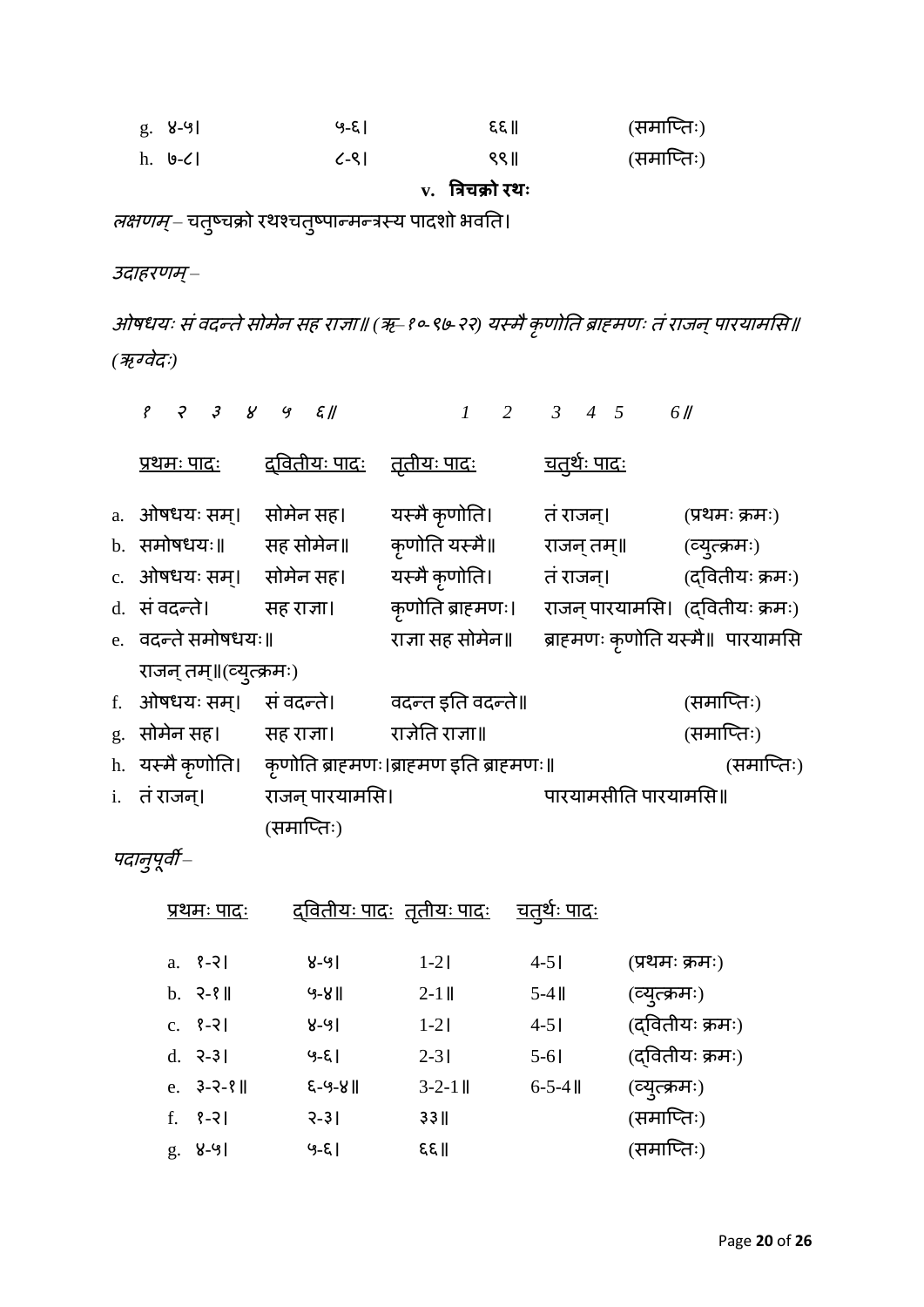| $h. 1-21$ | $2 - 31$ | 33 II | (समाप्तिः) |
|-----------|----------|-------|------------|
| i. $4-5$  | $5-6$    | 66 II | (समाप्तिः) |

### **11.घनपाठः**

घनश्चतुर्विधः। घनो घनवल्लभश्च। तौ च प्रत्येक द्विधा भवतः।

## **i. प्रथमो घनः**

*लक्षणम्* – अन्तात्क्रमं पठेत्पूर्वमादि पर्यन्तमानयेत्। आदिक्रमं नयेदन्तं घनमाहुमेनीषिणः॥

उदाहरणम्–

- a. पूर्वार्धस्य (अन्तादादिपर्यन्तम्) ऋत्विजमिति ऋत्विजम्। देवमृत्विजम्। यज्ञस्य देवम्। पुरोहितमिति पुरः हितम्। पुरोहितं यज्ञस्य। ईळे पुरोहितम्। अग्निमीळे॥
- b. उत्तरार्धस्य (अन्तादादिपर्यन्तम) रत्नधातममिति रत्नsधातमम्। होतारं रत्नधातमम्॥

पदानुपूर्वी –

- a. ६६। ५-६। ४-५। ३३। ३-४। २-३। १-२॥ पूर्वार्धस्य (अन्तादादिपर्यन्तम्)
- b. ८८। ७-८॥ उत्तरार्धस्य (अन्तादादिपर्यन्तम्)

## **ii. द्वविीयो घनः**

*लक्षणम्* – शिखामुक्त्वा विपर्यस्य तत्पदानि पुनः पठेत्। अयं घन इति प्रोक्तः इत्यष्टौ विकृतीः पठेत॥

उदाहरणम्–

अग्निमीळे, ईळेऽग्निम्, अग्निमीळे पुरोहितं, पुरोहितमीळेऽग्निम्, अग्न्निमीळे पुरोहितम्। ईळे पुरोहितं, पुरोहितमीळे, ईळे पुरोहितं यज्ञस्य, यज्ञस्य पुरोहितमीळे, ईळे पुरोहितं यज्ञस्य। पुरोहितं यज्ञस्य, यज्ञस्य पुरोहितं, पुरोहितं यज्ञस्य देवम्, देवं यज्ञस्य पुरोहितं, पुरोहितं यज्ञस्य देवम्। पुरोहितमिति पुरः हितम्॥ यज्ञस्य देवम्, देवं यज्ञस्य, यज्ञस्य देवमृत्विजं, ऋत्विजं देवं यज्ञस्य, यज्ञस्य देवमृत्विजम्। ऋत्विजमित्यृत्विजम्॥

होतारं रत्नधातमं, रत्नधातमं होतारं, होतारं रत्नधातमम्॥ रत्नधातममिति रत्नऽधातमम्॥ पदानुपूर्वी –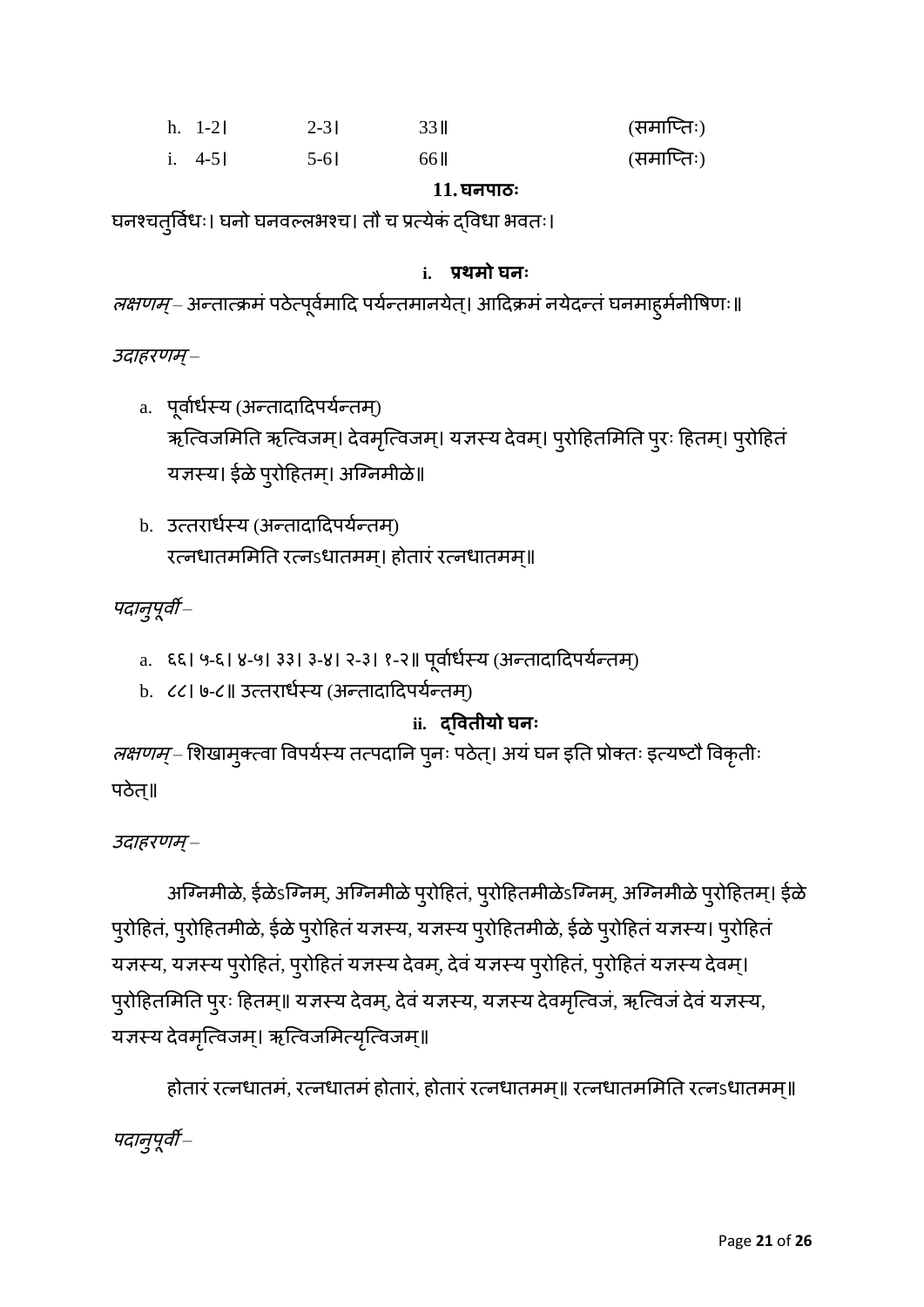१-२, २-१, १-२-३, ३-२-१, १-२-३। २-३, ३-२, २-३-४, ४-३-२, २-३-४। ३-४, ४-३, ३-४-५, ५-४-३, ३- ४-५। ३३॥ ४-५, ५-४, ४-५-६, ६-५-४, ४-५-६। ६६॥

७-८, ८-७, ७-८॥ ८८॥

## a. **प्रथमो घनवल्लभः**

## **पञ्चसन्ियुक्िो घनपाठः**

उदाहरणम्–

परा मेयन्नि धीियो गािो ि गव्यूिीः अिु। इच्छनिीः उरुचक्षसम॥् *(*ऋकसंहििा*-*१*-*२५*-*१६*)*

१ २ ३ ४ ५ ६ ७ ८। ९ १०॥

- a. परा मे। मे मे। मे परा। परा परा। परा मे। परा मे, मे परा, परा मे यन्ति, यन्ति मे परा, परा मे यन्ति॥
- b. मेयन्नि। यन्नि यन्नि। यन्नि मे। मेमे। मेयन्नि। मे यन्ति, यन्ति मे, मे यन्ति धीतयो, धीतयो यन्ति मे, मे यन्ति धीतयः॥
- c. यन्नि धीियः। धीियो धीियः। धीियो यन्नि। यन्नि यन्नि। यन्नि धीियः। यन्ति धीतयो, धीतयो यन्ति, यन्ति धीतयो गावो, गावो धीतयो यन्ति, यन्ति धीतयो गावः॥
- d. धीतयो गावः। गावो गावः। गावो धीतयः। धीतयो धीतयः। धीतयो गावः। धीतयो गावो, गावो धीतयो, धीतयो गावो न, न गावो धीतयो, धीतयो गावो न॥
- e. गावो न। न न। न गावः। गावो गावः। गावो न। गावो न, न गावो, गावो न गर्व्यूतीः, गर्व्यूतीर्न गावो, गावो न गर्व्यूतीः॥
- f. ) न गव्यूतीः। गव्यूतीर्गव्यूतीः। गव्यूतीर्न। न न। न गव्यूतीः। न गव्यूतीः, गव्यूतीर्न, न गव्यूतीरन्, अनु गव्यूतीर्न, न गव्यूतीरनु॥
- g. गव्यूतीरनु। अनु अनु। अनु गव्यूतीः। गव्यूतीर्गव्यूतीः। गव्यूतीरनु। गव्यूतीरनु, अनु गव्यूतीः, गव्यूतीरनु। अन्वित्यनु॥
- h. इच्छन्तीरुरुचक्षसम्। उरुचक्षसमुरुचक्षसम्। उरुचक्षसमिच्छन्तीः। इच्छन्तीरिच्छन्तीः। इच्छनिीरुरुचक्षसम।् इच्छन्तीरुरुचक्षसम्, उरुचक्षसमिच्छन्तीः, इच्छन्तीरुरुचक्षसम्। उरुचक्षसमित्युरुचक्षसम्॥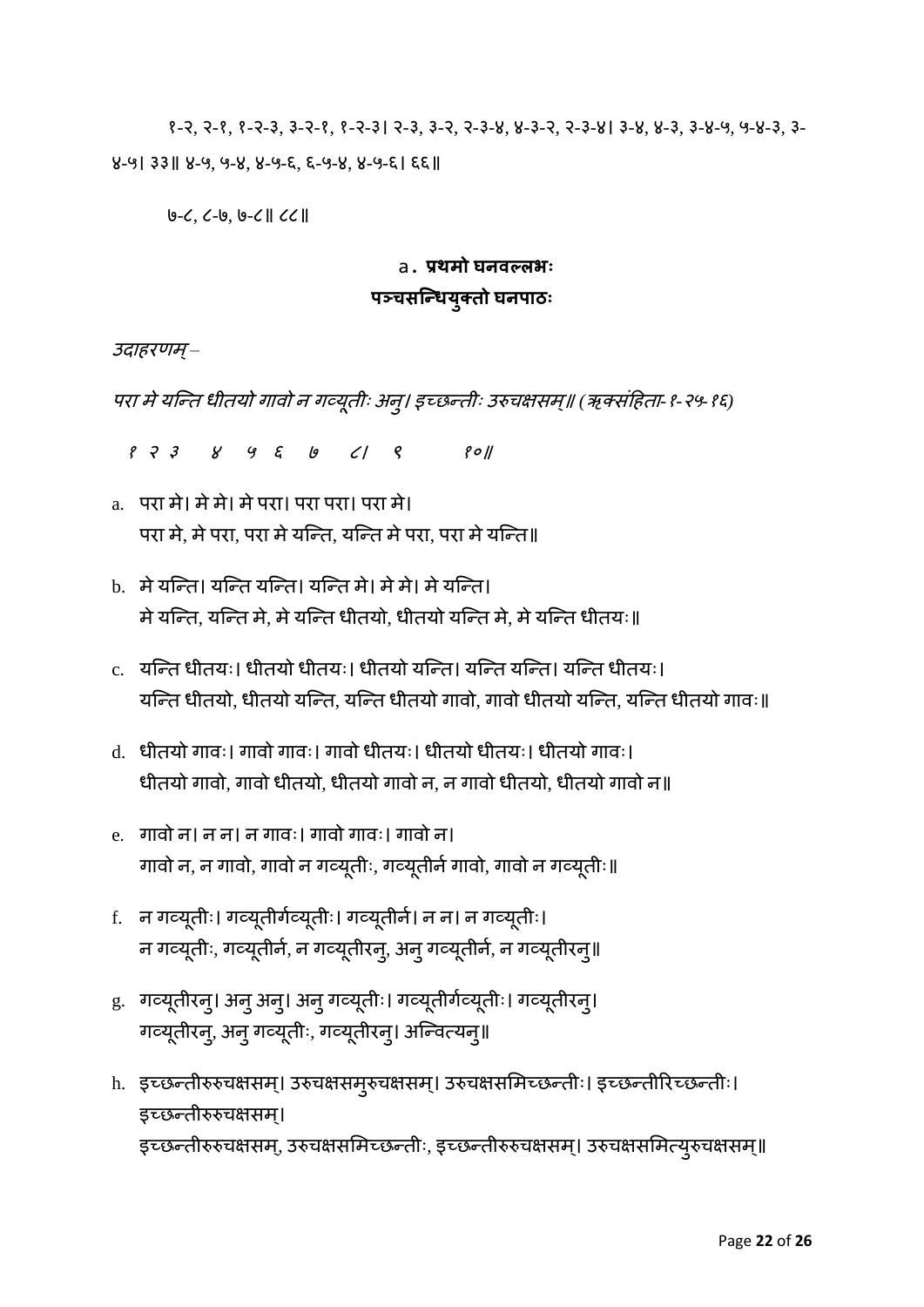पदान्पूर्वी –

- a. १-२। २-२। २-१। १-१। १-२। १-२, २-१, १-२-३, ३-२-१, १-२-३॥
- b. २-३। ३-३। ३-२। २-२। २-३। २-३, ३-२, २-३-४, ४-३-२, २-३-४॥
- c. ३-४। ४-४। ४-३। ३-३। ३-४। ३-४, ४-३, ३-४-५, ५-४-३, ३-४-५॥
- d. ४-५। ५-५। ५-४। ४-४। ४-५। ४-५, ५-४, ४-५-६, ६-५-४, ४-५-६॥
- e. ५-६। ६-६। ६-५। ५-५। ५-६। ५-६, ६-५, ५-६-७, ७-६-५, ५-६-७॥
- f. ६-७। ७-७। ७-६। ६-६। ६-७। ६-७, ७-६, ६-७-८, ८-७-६, ६-७-८॥
- g. ७-८। ८-८। ८-७। ७-७। ७-८। ७-८, ८-७, ७-८। ८८॥
- h. ९-१०। १०-१०। १०-९। ९-९। ९-१०। ९-१०, १०-९, ९-१०। १०१०॥

b. **द्वविीयो घनवल्लभः**

## उदाहरणम्–

- a. परा मे। मेमे। मेपरा। परा परा। परा मे। परा मे, मेपरा, परा मे॥
- b. मे यन्ति। यन्ति यन्ति। यन्ति मे। मे मे। मे यन्ति। मे यन्ति, यन्ति मे, मे यन्ति॥
- c. यन्नि धीियः। धीियो धीियः। धीियो यन्नि। यन्नि यन्नि। यन्नि धीियः। यन्नि धीियो, धीतयो यन्ति, यन्ति धीतयः॥
- d. धीतयो गावः। गावो गावः। गावो धीतयः। धीतयो धीतयः। धीतयो गावः। धीतयो गावो, गावो धीतयो, धीतयो गावः॥
- e. गावो न। न न। न गावः। गावो गावः। गावो न। गावो न, न गावो, गावो न॥
- f. न गव्यूतीः। गव्यूतीर्गव्यूतीः। गव्यूतीर्न। न न। न गव्यूतीः। न गव्यूतीः, गव्यूतीर्न, न गव्यूतीः॥
- g. गव्यूतीरन्। अन् अन्। अन् गव्यूतीः। गव्यूतीर्गव्यूतीः। गव्यूतीरन्। गव्यूतीरन्, अन् गव्यूतीः, गव्यूतीरन्। अन्वित्यन्॥
- h. इच्छन्तीरुरुचक्षसम्। उरुचक्षसमुरुचक्षसम्। उरुचक्षसमिच्छन्तीः। इच्छन्तीरिच्छन्तीः। इच्छन्तीरुरुचक्षसम्। इच्छन्तीरुरुचक्षसम्, उरुचक्षसमिच्छन्तीः, इच्छन्तीरुरुचक्षसम्। उरुचक्षसमित्युरुचक्षसम्॥

पदान्पूर्वी –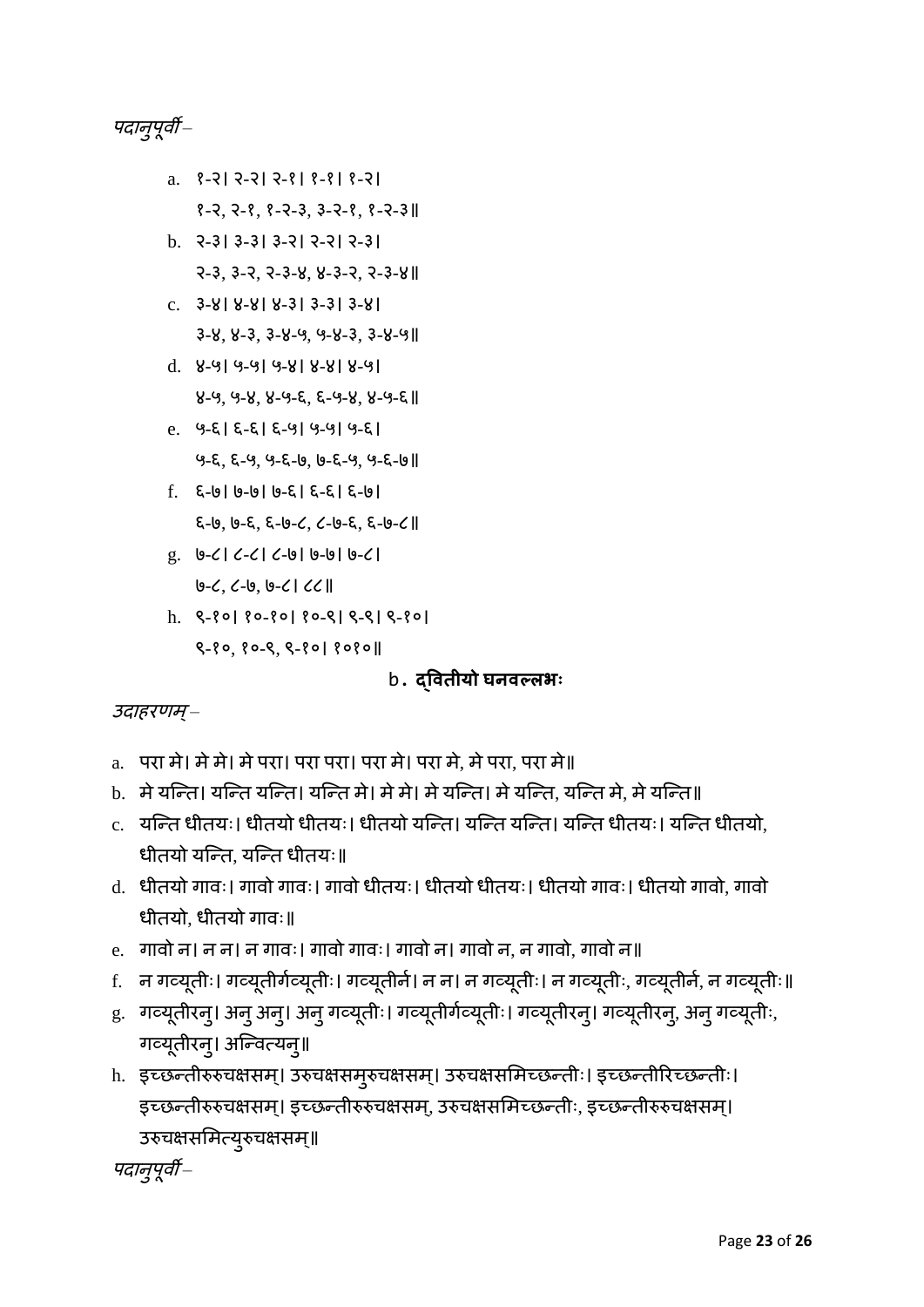- a. १-२। २-२। २-१। १-१। १-२। १-२, २-१, १-२॥ b. २-३। ३-३। ३-२। २-२। २-३। २-३, ३-२, २-३॥ c. ३-४। ४-४। ४-३। ३-३। ३-४। ३-४, ४-३, ३-४॥ d. ४-५। ५-५। ५-४। ४-४। ४-५। ४-५, ५-४, ४-५॥ e. ५-६। ६-६। ६-५। ५-५। ५-६। ५-६, ६-५, ५-६॥ f. ६-७। ७-७। ७-६। ६-६। ६-७। ६-७, ७-६, ६-७॥ g. ७-८। ८-८। ८-७। ७-७। ७-८। ७-८, ८-७, ७-८। ८८॥
- h. ९-१०। १०-१०। १०-९। ९-९। ९-१०। ९-१०, १०-९, ९-१०। १०१०॥

## **फलश्रतुिः**

पदक्रमविशेषज्ञो वर्णक्रमविचक्षणः । स्वरमात्राविशेषज्ञो गच्छेदाचार्यसम्पदम ॥ संहितापाठतः पुण्यं द्विगुणं पदपाठतः । त्रिगुणं क्रमपाठेन जटापाठेन षड्गुणम् ॥ ( वराहपुराणम् )

**Textual tradition of the Vedas in Karnataka**: About five decades ago, traditional Vedic scholars used to discourage the use of Vedic texts during class hours. On observing the diminishing trend of interest into Vedic study and inability of retention, slowing books were allowed. Because of the similarity between Telugu and Kannada letters, students used to study the Vedas from Telugu texts till recent years. Ramakrishna Ashrama brought out the Yajurveda text of Taittiriya Shakha and Rig Veda texts about three decades ago. Significance and collection of mantras were published from Chinmaya mission at Bangalore, Academy of Sanskrit Research at Melukote, Adhyatma prakashanalaya at Holenarasipura, Sri Satya Sai books and publications trust at Bangalore, Sakshi Trust at Bangalore, Poornaprajna Samshodhana Mandiram at Bangalore, Samaja pustakalya at Dharwad, .

On the other hand, 'textual tradition of the Vedas' refers to the commentaries written on them. Through Brahmanas are said to be the first commentary on Samhita, Yaska's Niruktam can not be forgotten. Although very first commentator was Skandaswami of 630 A.D., the  $10<sup>th</sup>$  commentator Sri Sayana (1315-1387 A.D) happened to belong to Vijayanagara Empire, on the banks of Tungabhadra River, near Hampi, Ballari District of Karnataka. Hence,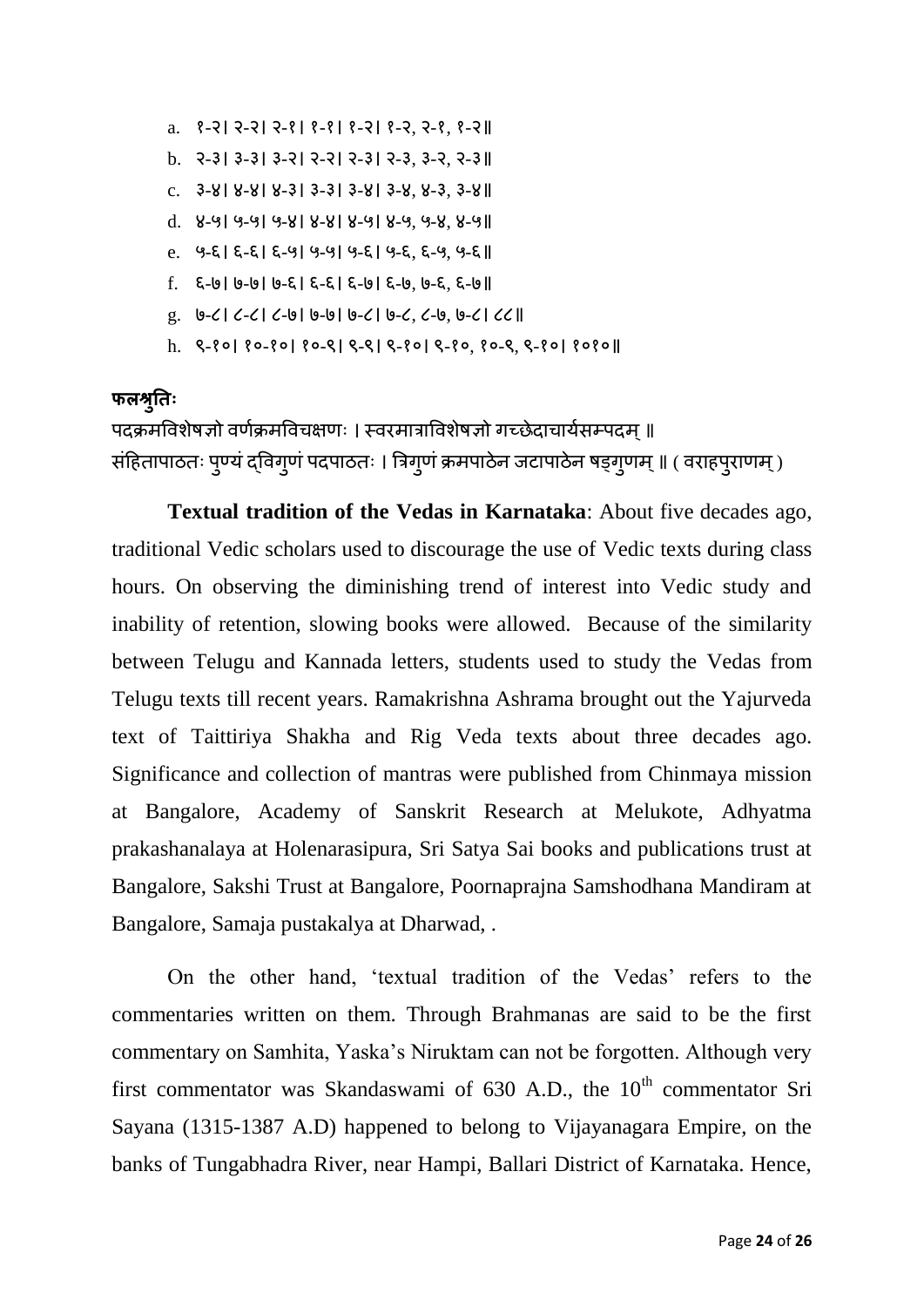he laid down the first textual tradition of the Vedas in Karnataka. Along with his elder brother Madhavacharya, he wrote commentary for all the four Vedas. Among the 17 commentators of Rig Veda, Sayana's commentary has been regarded as authentic by both traditional and modern scholars. His Highness Sri Jayachamarajendra Wadiyar Bahadur, Maharaja of Mysore, gave generous donations to the team of Asthana Vidwan H.P.Venkata Rao to translate Rig Veda in 1947. The 32 volumes of Rig Veda became popular as palace publication. Jyoti Samskritika Pratishana of Bangalore has been publishing the translation of Taittiriya shakha of Krishna Yajur Veda in Kannada. Under the scholarly leadership of Veda Vidwan Sri S.T.Nagaraj, 8 volumes have already been released.

### **References** :

Edited by *Asthana Vidwan H.P.Venkata Rao.* Rig Veda Samhita part-1, His Highness Sri Jayachamarajendra Wadiyar Bahadur, Maharaja of Mysore, Palace publication, Mysore, 1947.

Edited by *Dr K K Mishra*, Sanskrit Studies in India, Rastriya Sanskrit Sansthan, New Delhi, 1997.

*Swami Harshananda*, Oriental Research Institutes of India, Ramakrishna Math, Bangalore. 2002. ISBN 81-7907-039-5.

*Sampad & Vijay*, The wonder that is Sanskrit, The Aurobindo society, Pondicherry, 2002. ISBN 81-7060-182-7.

Edited by *Dr M Sivakumara Swamy,* Veda Bharati, Bharavi Prakashana, Bangalore, 1984.

*Prof. Pushpendra Kumar*, Vedic tradition and modern crisis, eastern book linkers, Delhi, 2002. ISBN 81-7854-015-0.